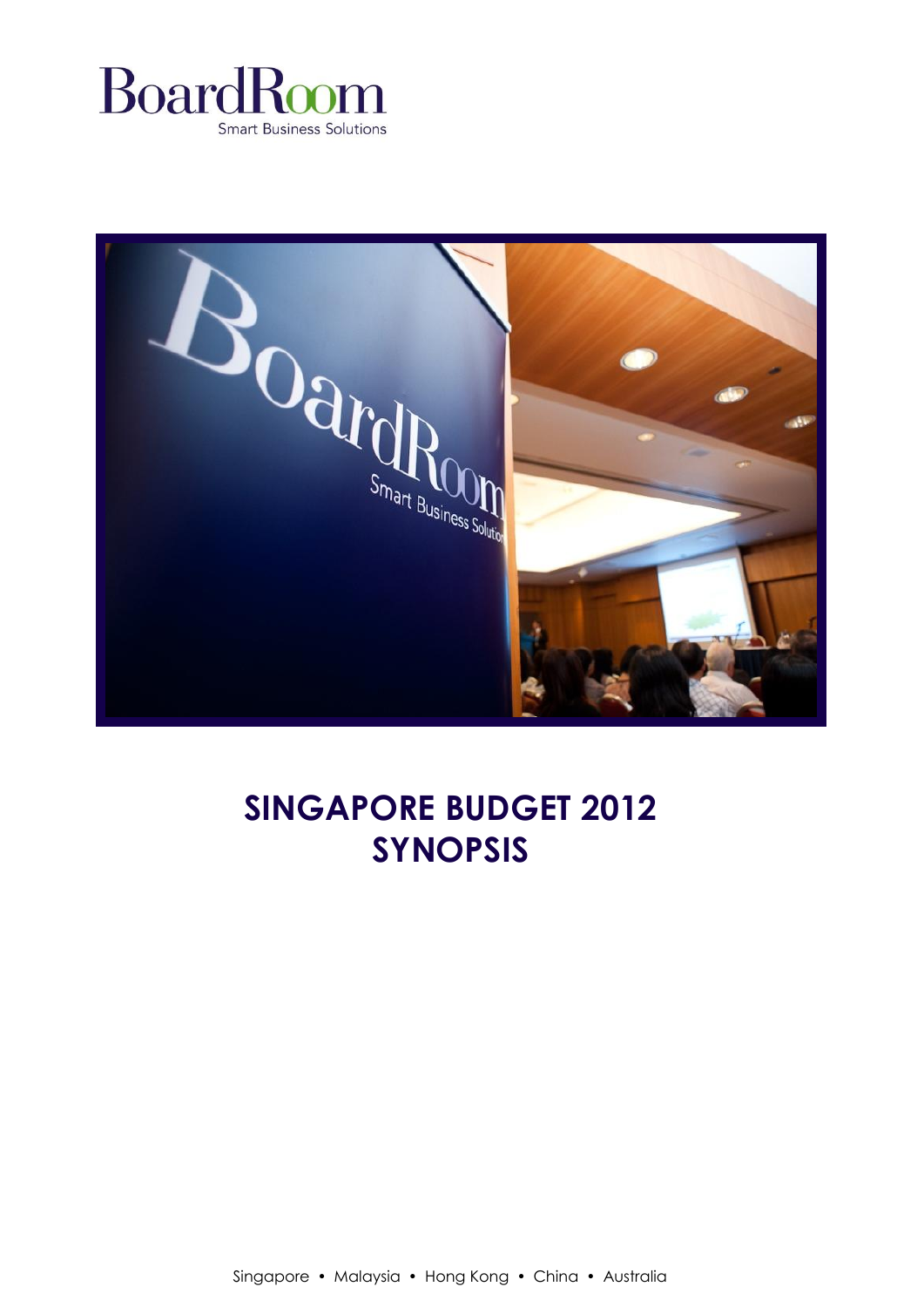# **INDEX**

|                                                                                                             | <b>Effective</b>                         | Page      |
|-------------------------------------------------------------------------------------------------------------|------------------------------------------|-----------|
| Introduction                                                                                                |                                          | 1         |
| <b>Business Tax</b>                                                                                         |                                          |           |
| One-off SME Cash Grant                                                                                      | YA2012                                   | 2         |
| Enhancing the Productivity and Innovation Credit ("PIC")<br>Scheme                                          | YA2013 - YA2015                          | $3 - 7$   |
| Enhancing the Renovation and Refurbishment ("R & R")<br>deduction scheme                                    | YA2013                                   | 8         |
| Enhancing the Merger & Acquisition ("M & A") Scheme                                                         | 17.2.2012 - 31.3.2015                    | $9 - 11$  |
| Simplifying capital allowance claim for low-value assets                                                    | YA2013                                   | 12        |
| Introducing the Integrated Investment Allowance ("IIA")<br>Scheme                                           | 17.2.2012 - 5 years                      | 13        |
| Enhancing the Double Tax Deduction ("DTD") for<br>Internationalisation Scheme                               | 1.4.2012                                 | 14        |
| Providing certainty of non-taxable of companies' gains on<br>disposal of Equity Investments                 | 1.6.2012                                 | $15 - 17$ |
| Extending the filing and payment deadline for withholding tax                                               | 1.7.2012                                 | 18        |
| Exempting vessel disposal gains derived by qualifying ship<br>operators and ship lessors from tax           | 1.6.2011                                 | 19        |
| Exempting charter fees for ships from withholding tax                                                       | 17.2.2012                                | 20        |
| Enhancing the Maritime Sector Incentive - Maritime Leasing<br>(Container) Award                             | 17.2.2012                                | 21        |
| Extending and enhancing the Aircraft Leasing Scheme ("ALS")                                                 | $1.5.2012 - 31.3.2017$                   | 22        |
| Enhancing the liberalised withholding tax exemption regime for<br>banks                                     | 17.2.2012 - 31.3.2021                    | 23        |
| Extending the withholding tax exemption for Over-The-Counter<br>("OTC") financial derivatives payments      | <b>Extended to</b><br>31.3.2021          | 24        |
| Extending the tax deduction for collective impairment<br>provisions made under MAS Notices                  | <b>Extended from</b><br>YA2014 to YA2017 | 25        |
| Enhancing the designated investment and specified income<br>lists for Financial Sector Tax Incentive Scheme | 17.2.2012                                | 26        |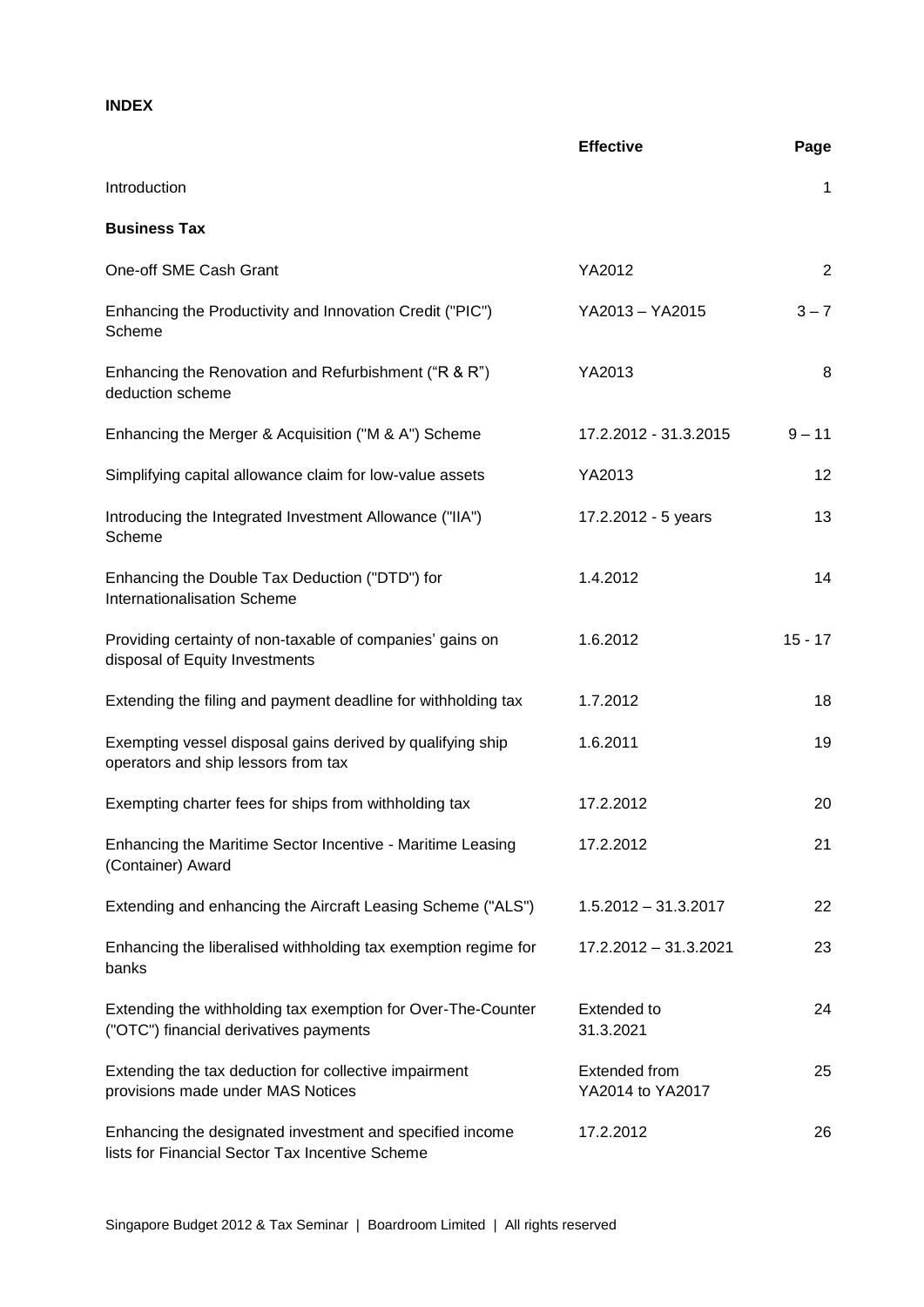| Liberalising the cash distribution requirement for tax<br>transparency for Real Estate Investment Trusts ("REITs") | 1.4.2012            | 27        |
|--------------------------------------------------------------------------------------------------------------------|---------------------|-----------|
| <b>Goods and Services Tax</b>                                                                                      |                     |           |
| Granting GST exemption on investment-grade gold and<br>precious metals                                             | 1.10.2012           | 28        |
| Extending the GST Temporary Import Period from 3 to 6<br>months                                                    | 1.4.2012            | 29        |
| Extending the GST Tourist Refund System ("TRS") to tourists<br>departing by International Cruise                   | Jan 2013            | 30        |
| Simplifying GST import relief for incoming travellers                                                              | 1.4.2012            | 31        |
| <b>Individual</b>                                                                                                  |                     |           |
| Enhancing the Earned Income Relief for elderly and<br>handicapped workers                                          | YA2013              | 32        |
| Increase in the CPF contribution rates                                                                             | 1.9.2012 / 1.1.2013 | $33 - 34$ |
| <b>GST</b> voucher                                                                                                 | Permanent system    | 35        |
| <b>Others</b>                                                                                                      |                     |           |
| Special tax for Euro V Compliant Private Diesel Cars                                                               | 1.1.2013            | 36        |
| Carbon Emissions-Based Vehicle Scheme (CEVS)                                                                       | 1.1.2013            | 37        |
| Removal of Additional Transfer Fee                                                                                 | 18.2.2012           | 38        |
| Enhancement of the Special Employment Credit (SEC)                                                                 | Jan 2012 - Dec 2016 | 38        |
| <b>Excise Duties for Tobacco Product</b>                                                                           | 17.2.2012           | $39 - 40$ |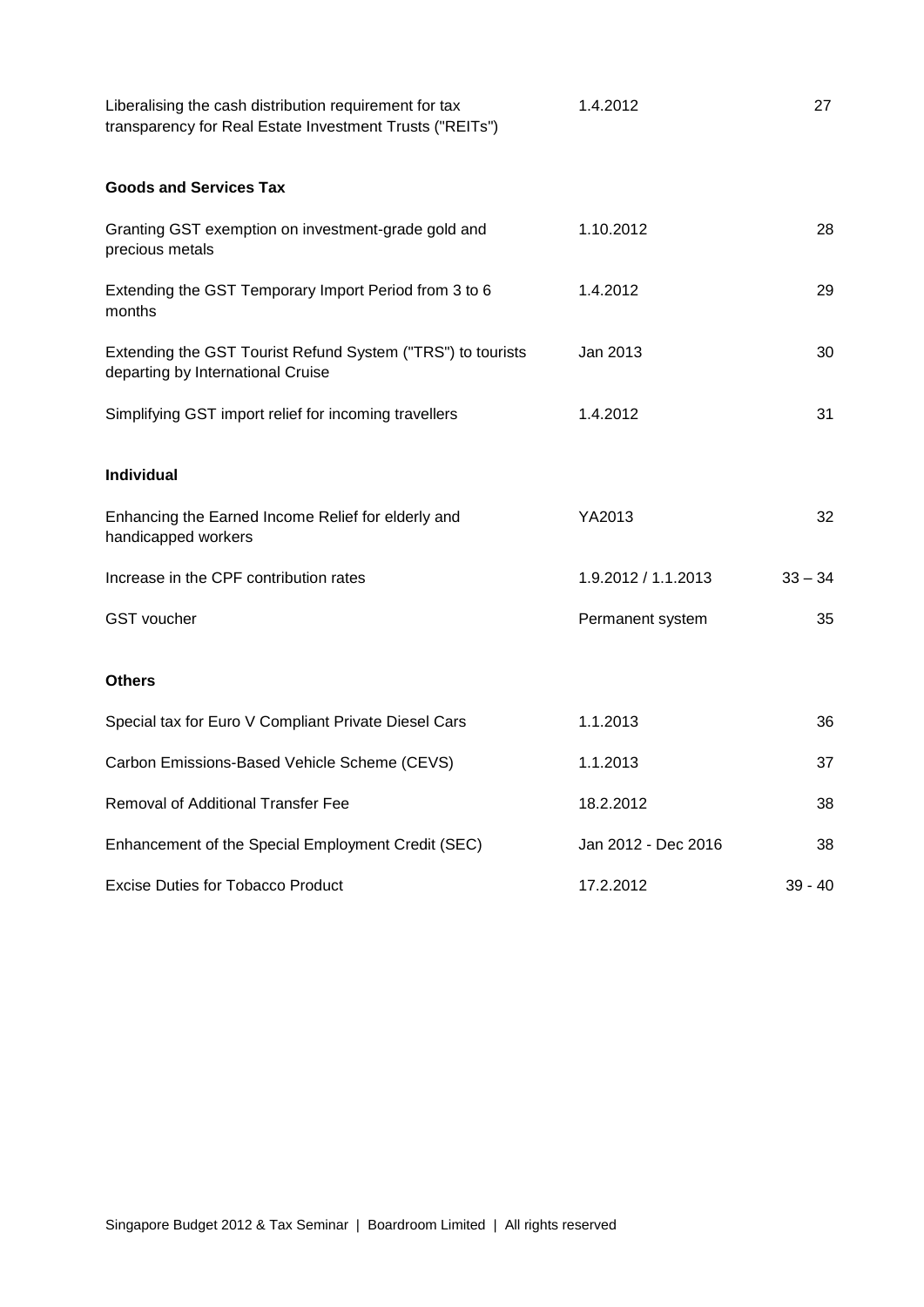#### **INTRODUCTION**

It is not surprising to note that the 2012 Budget has turned out to be inclusive and more focused on needs of the elderly and society at large. Notwithstanding the expected slowdown in global economic growth to 2.5% in 2012, the Singapore GDP is still expected to register a growth of 1% to 3%. This could be the reason why the Finance Minister has decided that assistance for businesses would only require fine-tuning and the bulk of resources should be on longer-term challenges. For the near term focus would be to take active steps to address the needs of the senior citizens and the lower income group. For the longer term, the introduction of measures in the workforce to reduce Singapore's dependence on foreign workers would also be necessary.

Accordingly, it was not necessary to lower the rate of tax for corporate, personal and GST. Tax rebate was also deemed not necessary, although a SME cash grant (capped at \$5,000), could still prove helpful. Regardless, it is heartening to note that the proposals include a credit scheme to enhance productivity and innovation, special employment credits, SME grants, providing certainty on tax-free capital gains, withholding tax exemptions, and providing GST vouchers for the lower income group. These proposals cover the immediate needs - from businesses, including that of attracting foreign MNCs; to needy Singaporeans, especially the elderly and lower income group.

Full details of the Budget proposals and Boardroom's commentaries are contained in this synopsis, which I hope you will find useful.

William Chua Regional Head, Taxation Services Boardroom Limited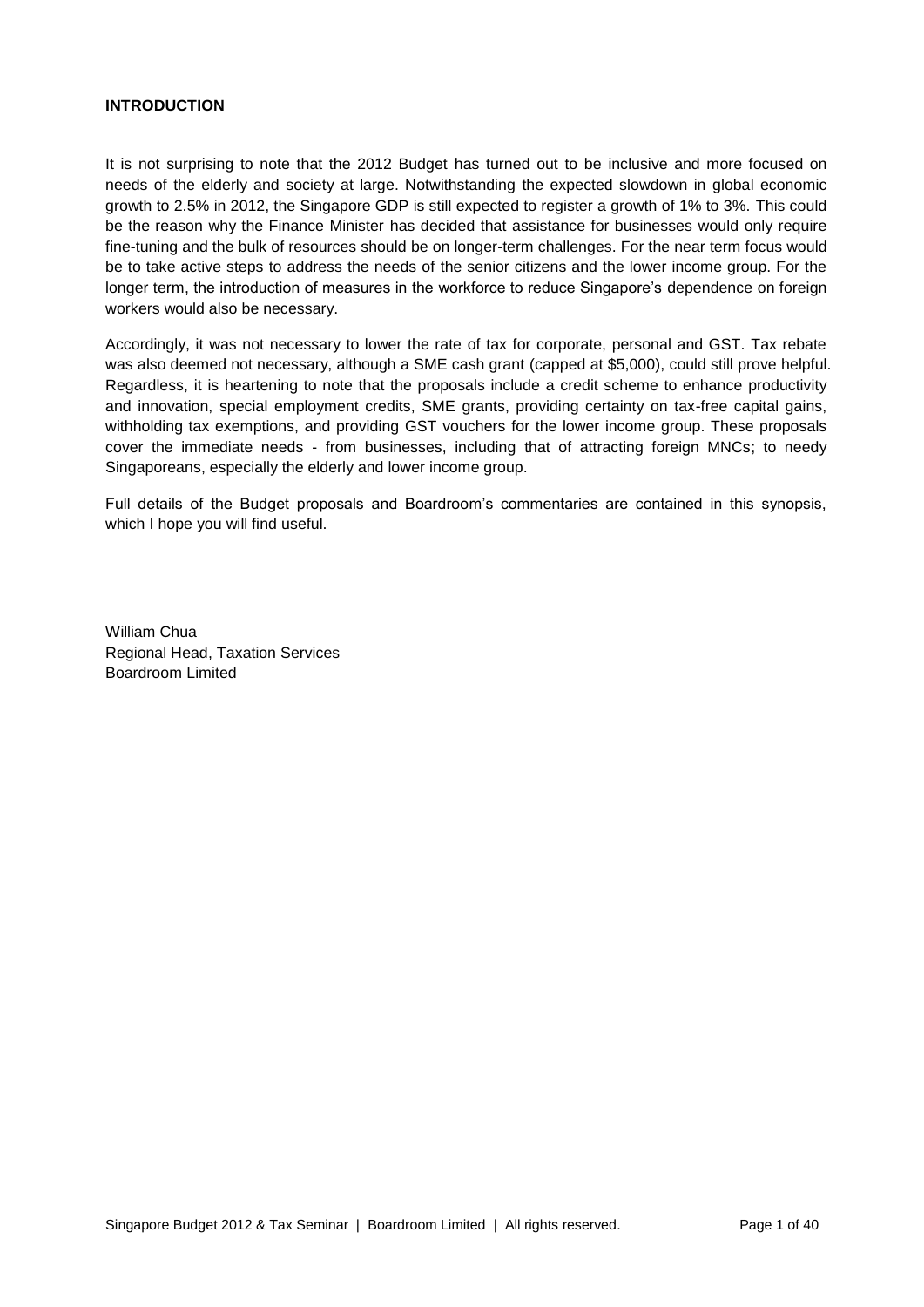# **Business**

# **One-off SME Cash Grant**

## **Current**

A one-off SME Cash Grant calculated based on 5% of the company's revenue for Year of Assessment ("YA") 2011, subject to a cap of \$5,000. To enjoy the SME Cash Grant, companies must have made CPF contribution for YA2011.

## Proposed

A one-off cash grant will be provided for all companies. The cash grant is pegged at 5% of the company's revenue for YA2012, and capped at \$5,000. To enjoy the cash grant, the company must have made CPF contributions for at least one employee during the relevant accounting period for YA2012.

A company will receive the cash grant automatically after the YA2012 Form C tax return has been filed and the company's tax has been assessed.

#### **Comments**

 This grant is similar to that offered in 2011. In light of an expected downturn in the global economy, it is hoped that this will provide some assistance to companies in managing their costs going forward.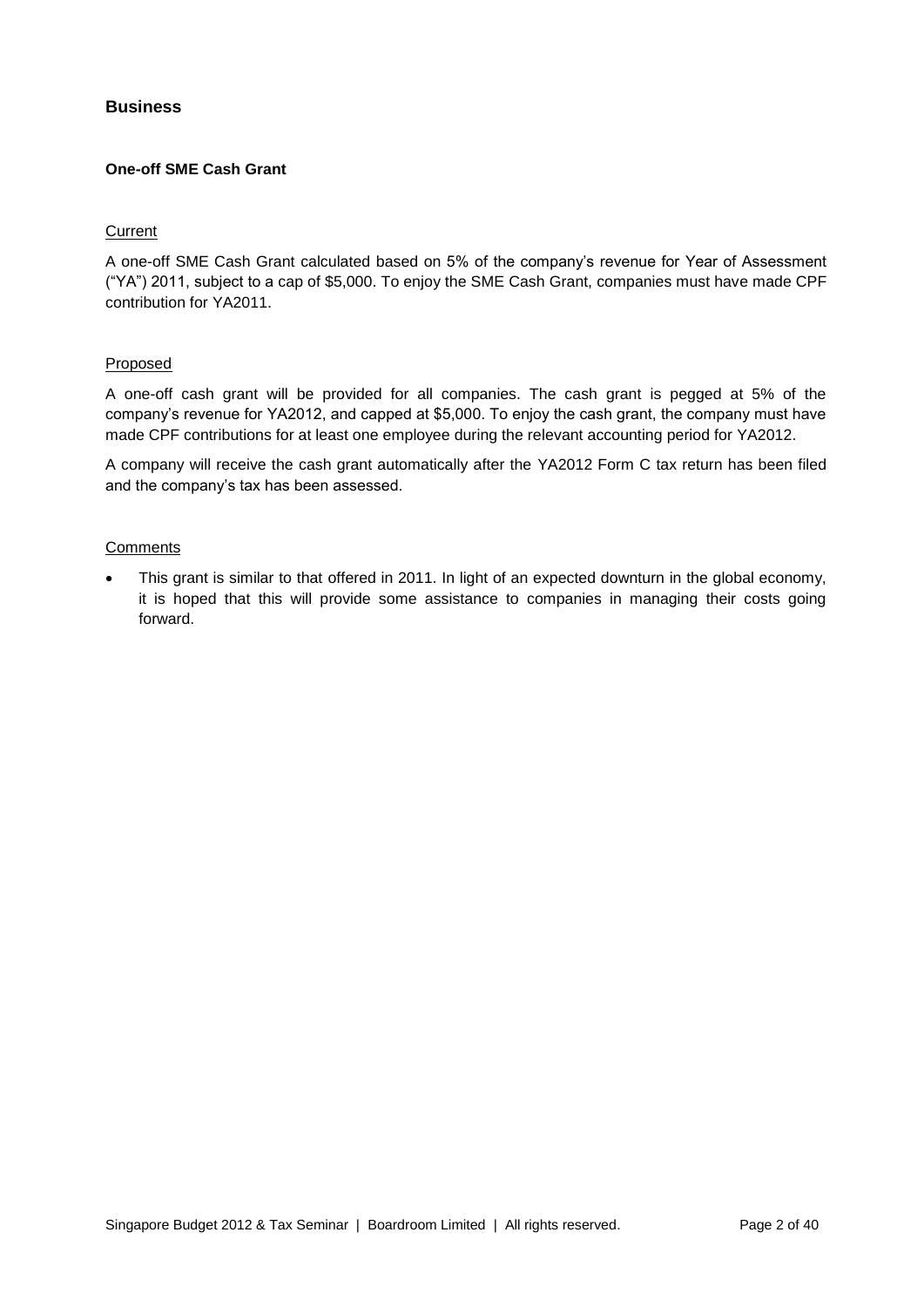# **Enhancing the Productivity and Innovation Credit ("PIC") Scheme**

The PIC scheme confers 400% tax deduction or an allowance of up to \$400,000 for qualifying expenses incurred on each of the following six qualifying activities:

- R & D expenditure;
- Investments in design:
- Acquisition of Intellectual Property;
- Registration of Intellectual Property;
- Investments in Prescribed Automation Equipment; and
- Training of Employees.

The PIC scheme will be enhanced in 4 main areas:

i. Cash Payout

#### **Current**

Businesses may convert 30% of its qualifying expenditure into a cash payout per YA, up to a maximum of \$100,000 in qualifying expenses (i.e. maximum cash payout of up to \$30,000). This payout is available from YA2011 through YA2013.

For YA2011 and YA2012, businesses may convert 30% of its qualifying expenditure into cash payout, up to a maximum of \$200,000 in qualifying expenses (i.e. maximum cash payout of up to \$60,000) of their combined qualifying expenditure. The cash payout is claimable any time after the end of the firm's financial year, but no later than the due date for the filing of its income tax return for that year.

#### Proposed

The cash payout rate will be increased from 30% to 60**%,** for up to \$100,000 of qualifying expenses from YA2013. The cash payout will be extended from YA2013 to YA2015, but cannot be made as a combined payout based on qualifying expenditure across the 3 YAs.

Businesses may claim the cash payout any time after the end of each financial quarter, but no later than the due date for the filing of its income tax return for the relevant year.

Businesses may obtain the first quarterly cash payout starting July 2012.

#### **Comments**

- By increasing the cash payout rate from 30% to 60%, it has now narrowed the gap had the company claimed the 400% tax deduction on PIC as introduced in budget 2010 instead. With the difference now being only \$8,000, it is more attractive for businesses to convert to cash instead. This is especially the case for companies with insufficient chargeable profits.
- The higher cash conversion should come in useful for cash-strapped companies.
- Companies with limited taxable income will also be able to achieve immediate benefit.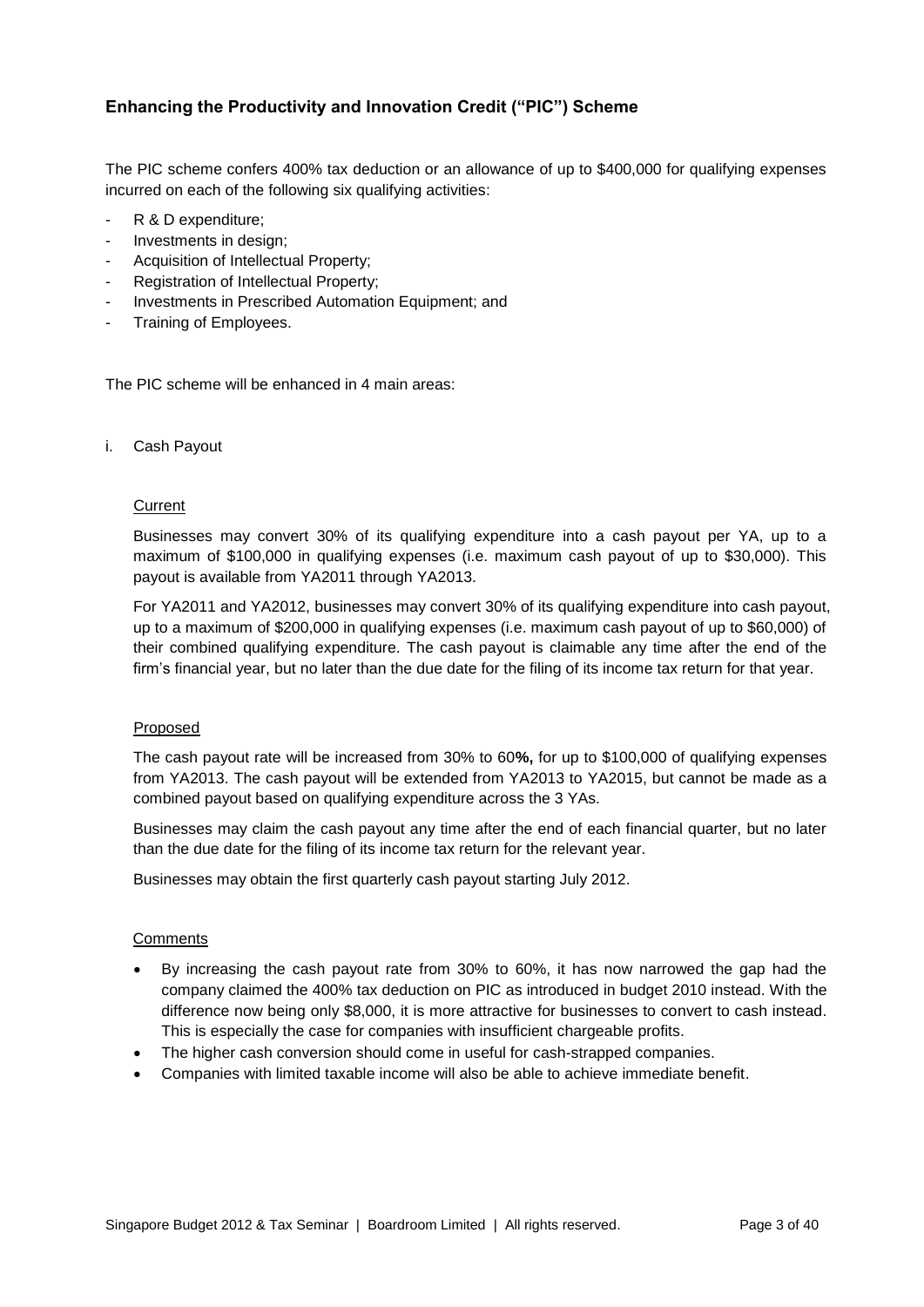ii. Training

## **Current**

Only qualifying expenditure incurred on external and certified in-house courses for the training of employees will qualify for the PIC benefits. In-house training courses must be accredited by the Singapore Workforce Development Agency ("WDA"), or approved/certified by the Institute of Technical Education ("ITE") in order to qualify for PIC.

## Proposed

a. In-house training courses

Certification will not be required for qualifying in-house training expenditure incurred up to \$10,000 per YA. The total training expenditure cap eligible for tax deduction remains unchanged at \$400,000. In-house training expenditure in excess of the \$10,000 cap may still qualify for the PIC benefits if the courses are accredited/ approved/ certified by WDA or ITE.

The \$10,000 cap cannot be combined across YAs.

## b. Training of agents

Expenditure incurred by a principal on the training of its agents may qualify for PIC subject to certain conditions, as follows:

- (1) There is a regular working/contractual relationship between the principal and the agent.
- (2) The principal bears the training expenses and does not charge or recover the training expenses from the agent.
- (3) The training expenses must not be claimed by the agent as expenses of his/her trade or as course fees relief.
- (4) The principal shares the risks and rewards of the agent.

Examples of agents are insurance agents, financial advisers and real estate agents.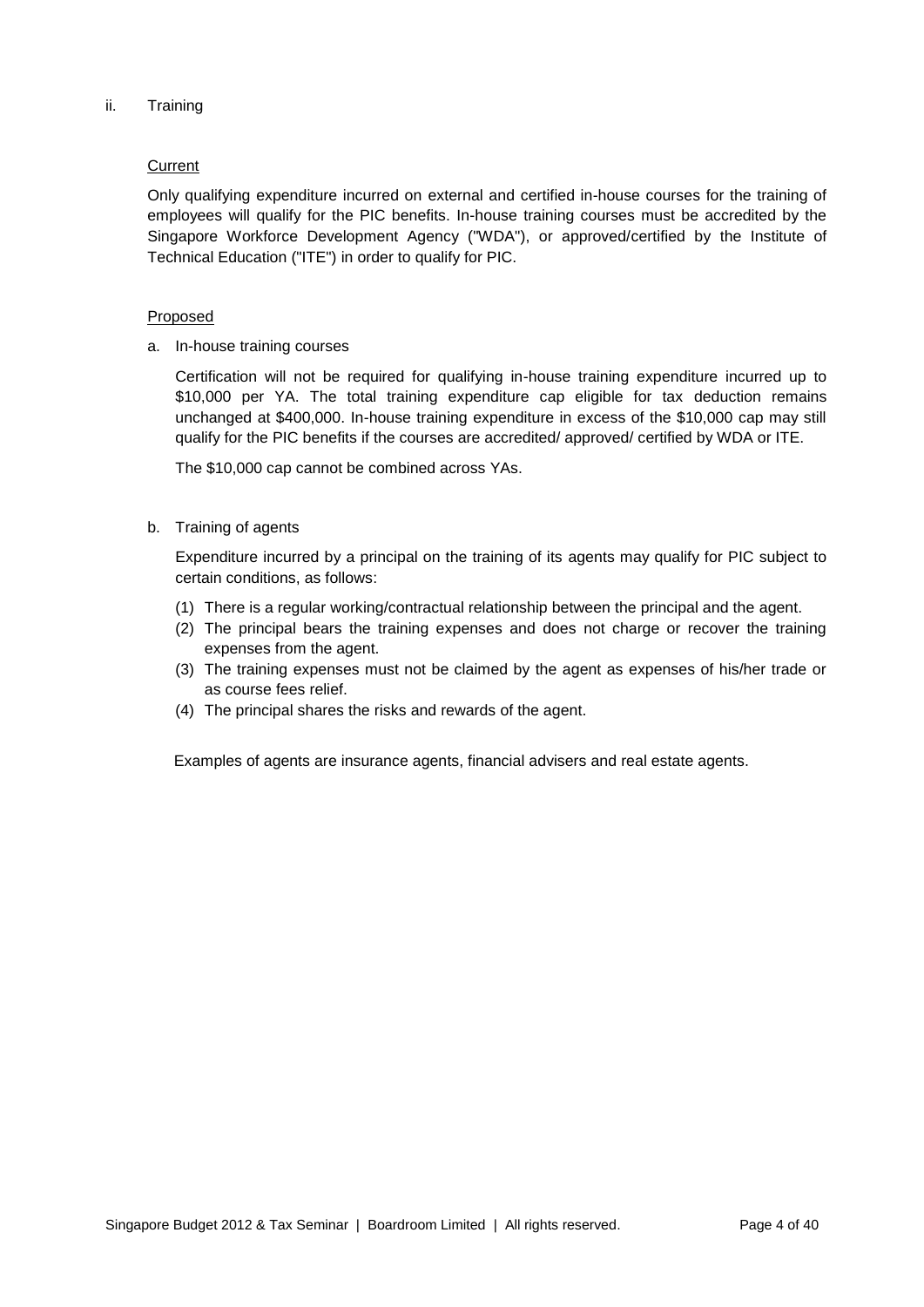## How Can You Benefit from the PIC Scheme?

Claim 400% in tax deduction/allowance on qualifying expenditure up to \$400,000, or convert up to \$100,000 of qualifying expenditure to cash, at a rate of 60% (with effect from YA2013).



Example: You spend \$10,000 on training your staff

\* Based on the prevailing corporate tax rate of 17%.

# **Comments**

- Relaxing the certification requirement for the first \$10,000 will make it easier to claim the benefits, especially for SMEs.
- Similar training benefits for self-employed persons such as taxi-drivers and freelancers will be provided.
- iii. Research & Development ("R&D") Expenditure

#### **Current**

Writing down allowance on expenditure incurred on R&D cost-sharing agreements is granted on an approval basis. It does not qualify for the PIC benefits. Expenditure incurred on software development projects may qualify for PIC if the project satisfies the R&D definition in Section 2 of Income Tax Act. The R&D definition requires the development of computer software to be sold, rented, leased, licensed or hired to two or more persons (referred to as **"**multiple sales requirement").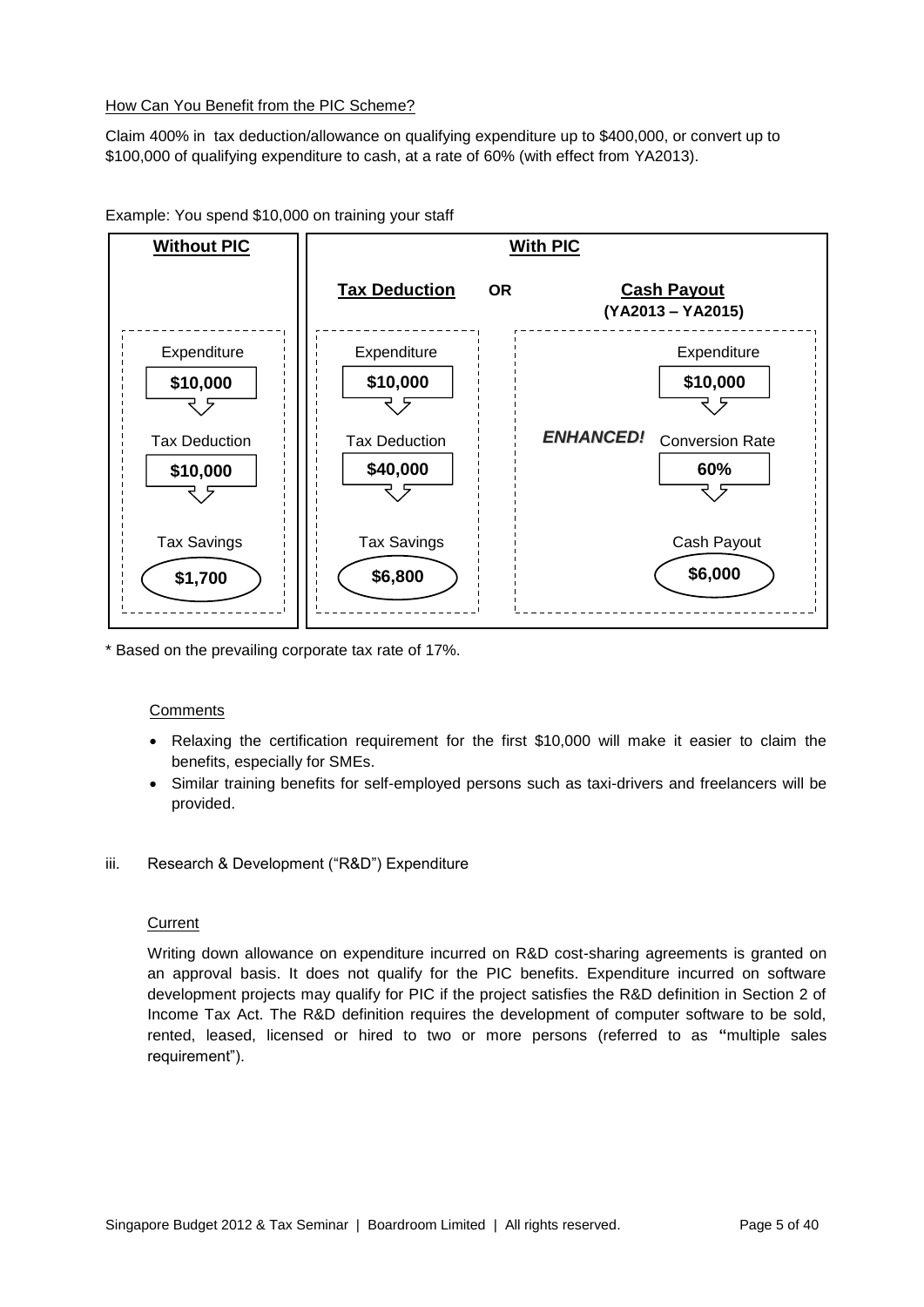#### **Proposed**

a. R&D cost-sharing agreements

Expenditure incurred on R&D cost-sharing agreements may qualify as expenditure on R&D and enjoy PIC deduction. The qualifying expenditure will be deemed to be 60% of the shared costs, similar to outsourced R&D. The R&D cost-sharing expenditure claimed will count towards the expenditure cap for "R&D" activity.

#### b. Software development

The multiple sales requirements will be removed to facilitate R&D in software development not intended for sale. However, the development of software for internal routine administration of businesses will not be considered as R&D.

#### **Comments**

- This scheme is targeted at companies in the services sector.
- It encourages collaboration and innovation with other firms within the same industry.
- Will there be a claw-back if the IP is eventually sold?

#### iv. Investments in Automation Equipment

## **Current**

The acquisition of automation equipment on hire purchase is not eligible for the cash payout option if the repayment schedule straddles two or more financial years.

#### Proposed

Qualifying automation equipment acquired on hire purchase with repayment schedule straddling two or more financial years will be eligible for the cash payout option. All other existing terms and conditions of the scheme apply.

These changes will take effect from YA2012.

IRAS will release further details of the changes by 30 June 2012.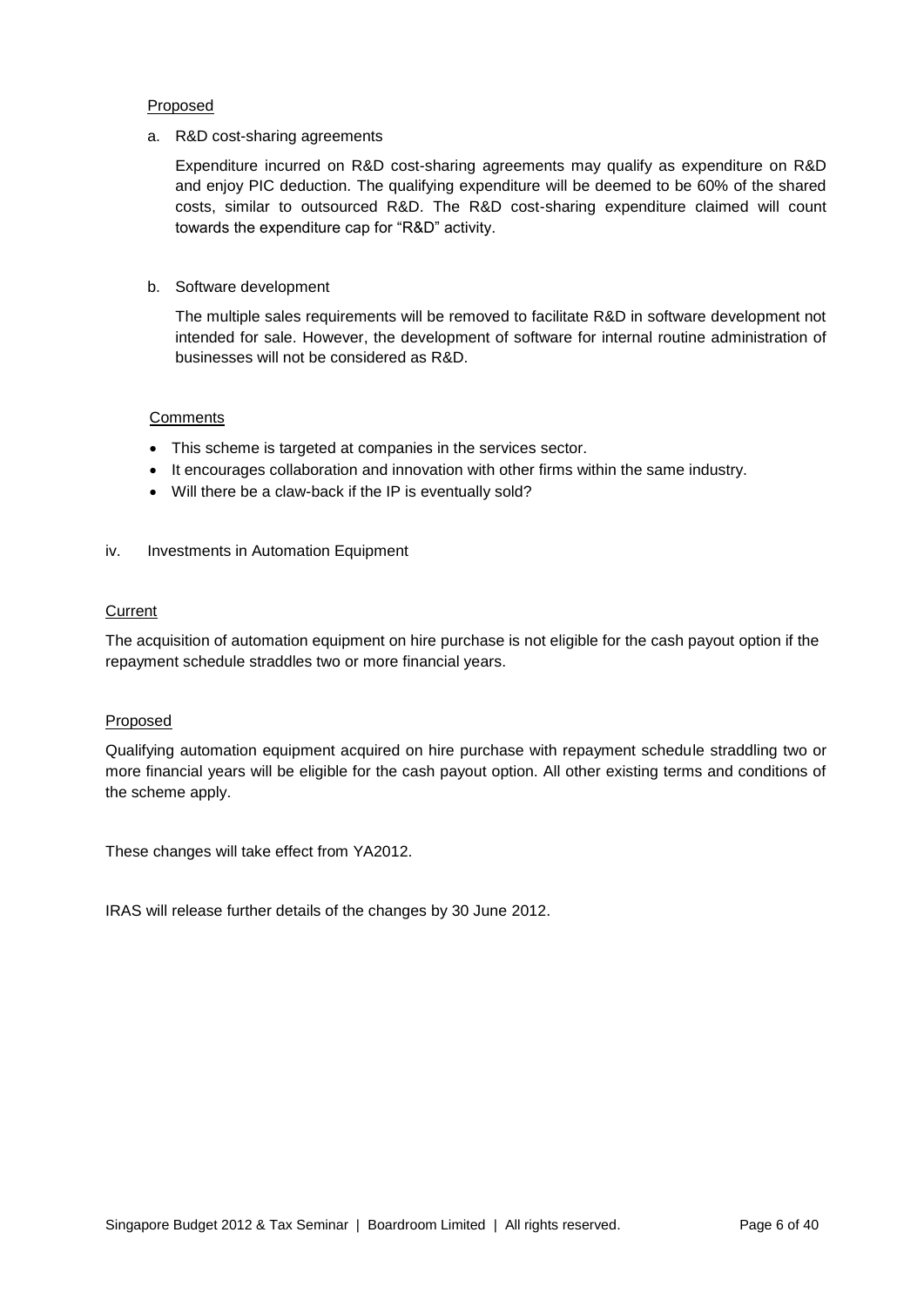#### **Example**

You spend \$400,000 on investment in automation equipment and \$100,000 on training your staff.



Based on the prevailing corporate tax rate of 17%.

## **Comments**

 There is now flexibility in exercising the cash option for equipment bought under hire purchase with repayments straddling two or more financial years.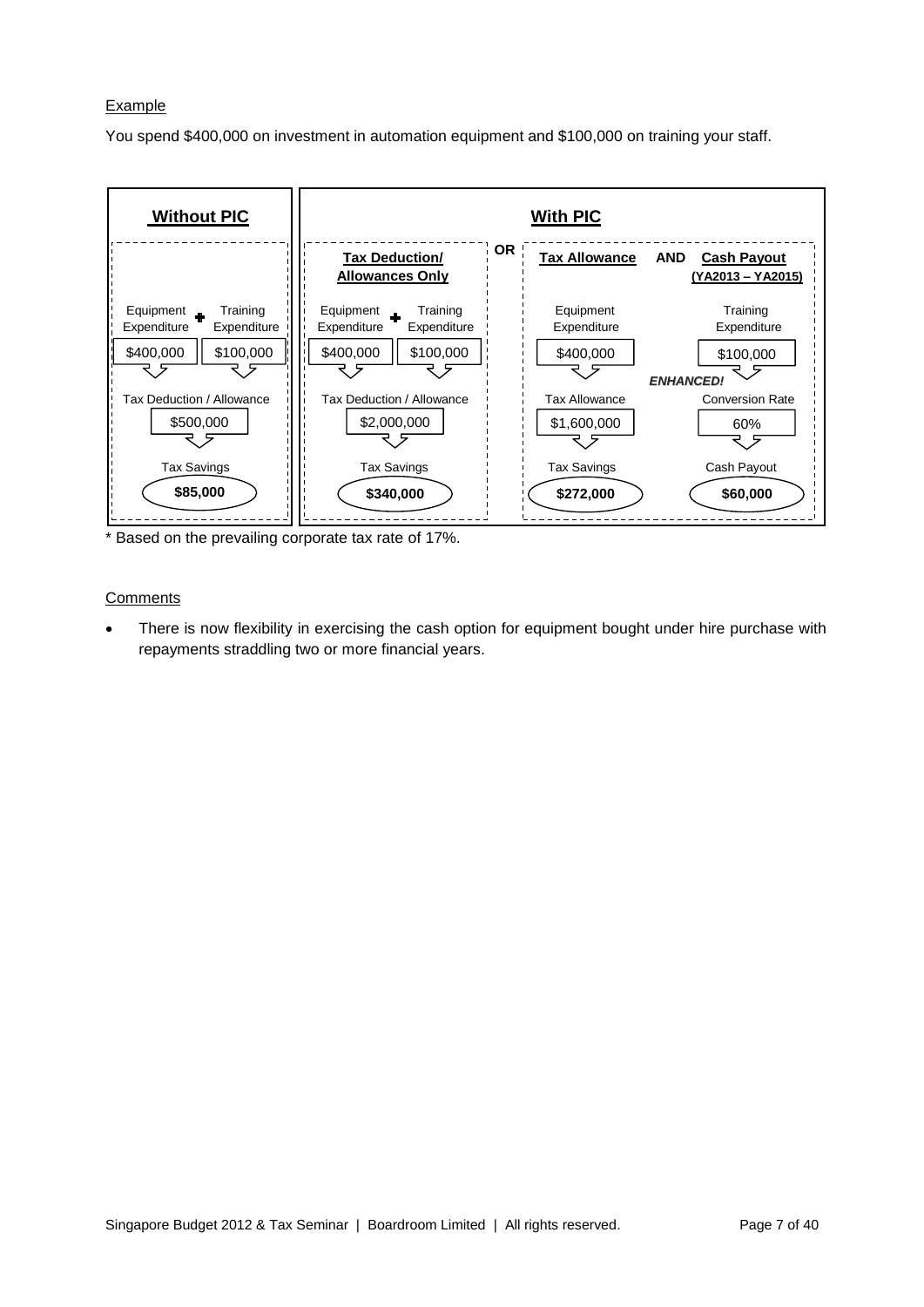# **Enhancing the Renovation and Refurbishment ("R&R") deduction scheme**

# **Current**

Businesses that incur qualifying R&R costs on their business premises from 16 February 2008 to 15 February 2013 may claim the R&R tax deduction. The expenditure claimable is capped at \$150,000 for each three-year period. The tax deduction is based on the R&R costs being written down on a straightline basis over three consecutive years, from the relevant YA in which the costs were first incurred.

# Proposed

R&R deduction scheme will become a permanent feature of the tax regime. The expenditure cap will be doubled to \$300,000 for each three-year period. All other existing terms and conditions of the scheme apply.

These changes will take effect from YA2013.

IRAS will release further details of the changes by 30 June 2012.

## **Comments**

The scheme, as a permanent feature of the tax system with a \$300,000 qualifying cost, will make it easier for businesses which are thinking of renovating their premises, to arrive at a decision. This is especially the case for companies engaged in retail, food and beverage and entertainment activities.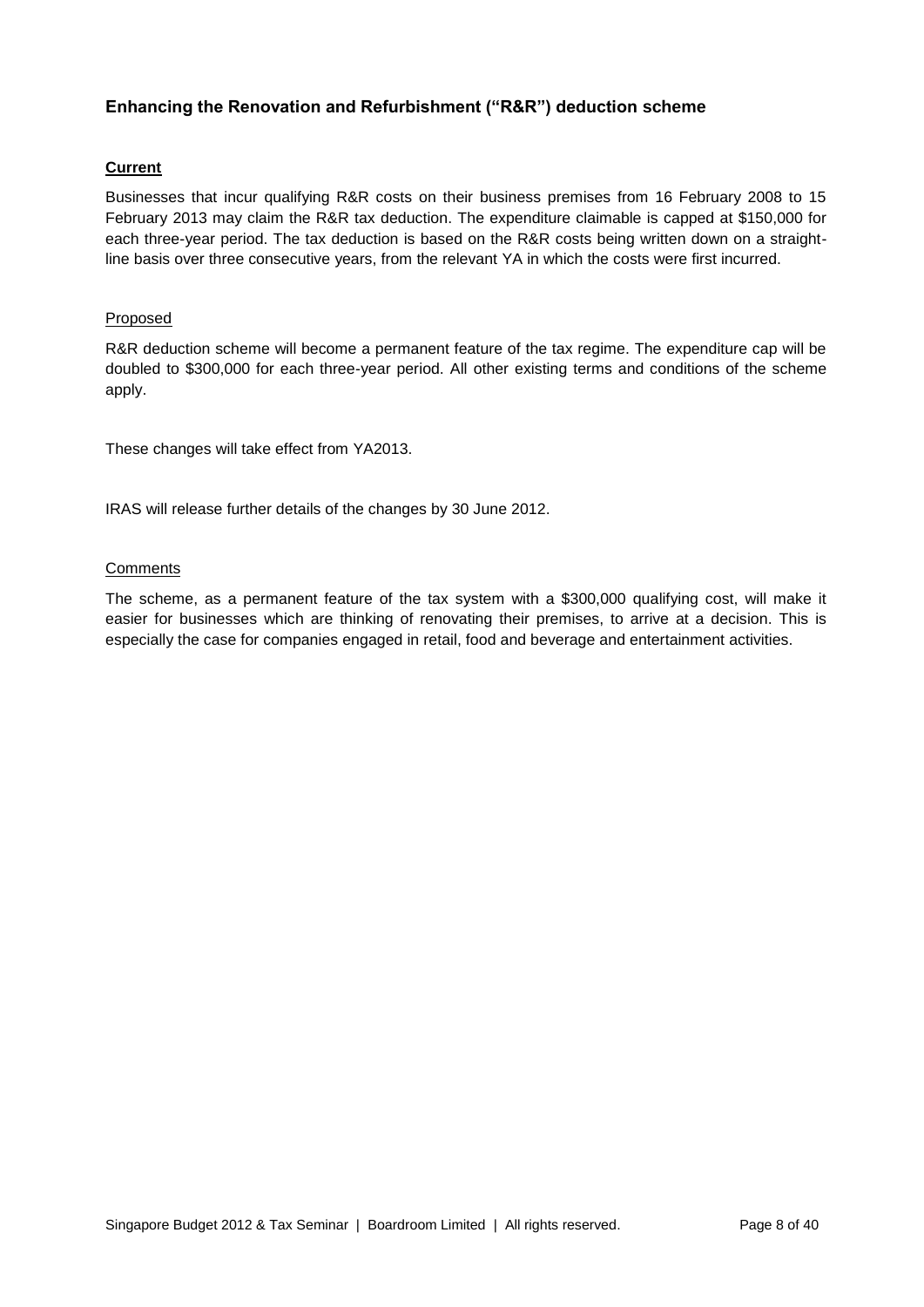# **Enhancing the Merger & Acquisition ("M&A") Scheme**

# **Current**

The M&A scheme provides for M&A allowance and stamp duty relief on qualifying M&A completed from 1 April 2010 to 31 March 2015. The M&A allowance is 5% of up to \$100 million of the acquisition value for all qualifying M&A per YA. There is no tax allowance provision for transaction costs.

Qualifying M&A includes those undertaken in the following situations:

- (i) The acquiring company acquires shares of the target company either directly or through a directly and wholly-owned subsidiary ("acquiring subsidiary").
- (ii) The acquiring company acquires a target where either the target company or a subsidiary directly and wholly-owned by the target company satisfies the relevant conditions\*.

\*The conditions are that the target company or its directly and wholly-owned subsidiary carries on a trade or business and has at least 3 employees working for the company for at least 12 months preceding the date of M&A.

## Proposed

The scheme will be enhanced as follows:

Transaction costs incurred on qualifying M&A.

A 200% tax allowance will be granted on the transaction costs incurred on qualifying M&A, subject to an expenditure cap of \$100,000 per YA. The allowance on transaction costs will be written down in one year.

#### Qualifying M&A

(i) Acquisition through subsidiaries

The acquiring company may acquire shares of the target company through multiple tiers, instead of just one tier, of wholly-owned subsidiaries.

(ii) Target company

The relevant conditions that the target company has to satisfy may be satisfied by any of the multiple tiers of wholly-owned subsidiaries of the target company.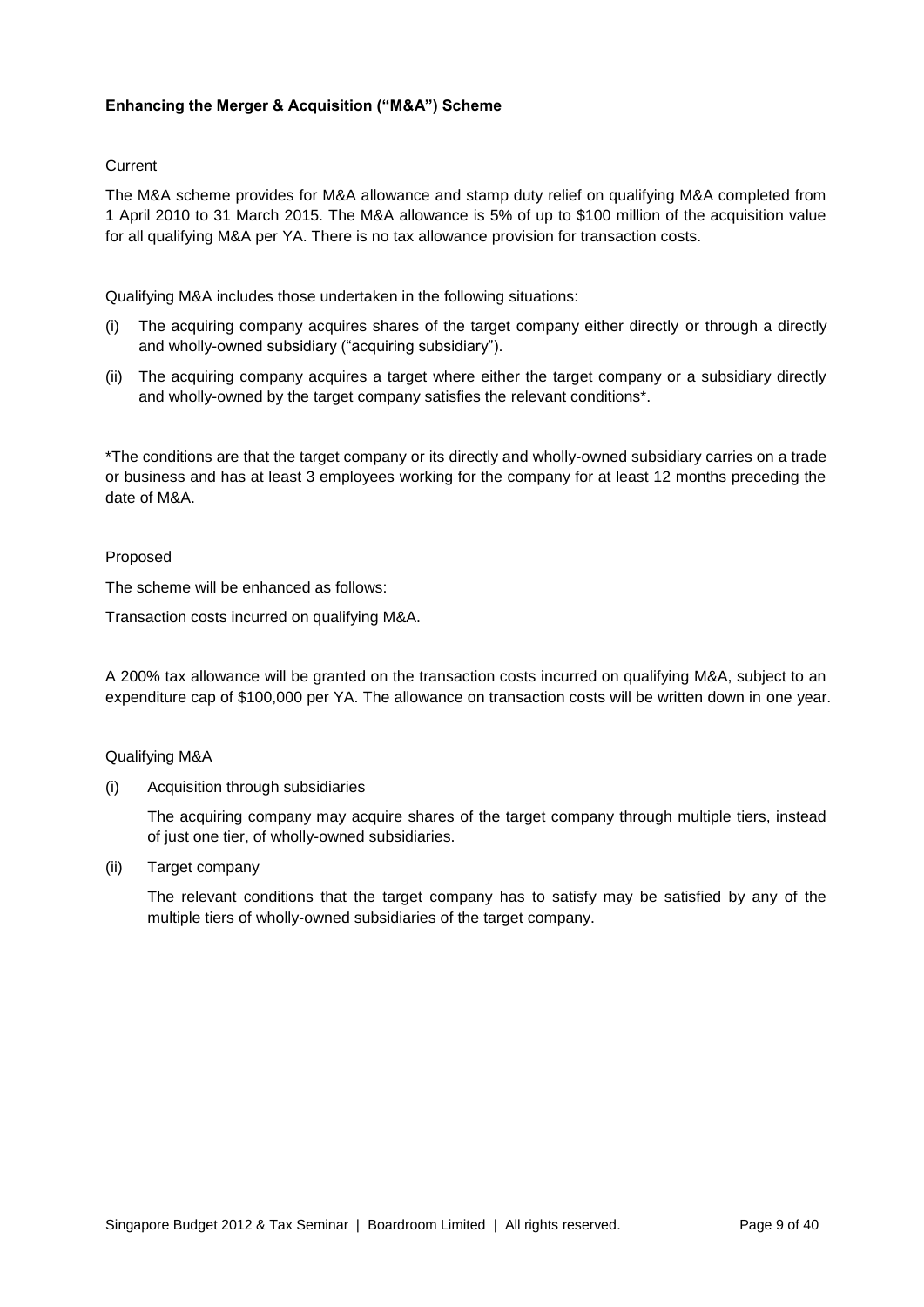## Extension of Scheme

The M&A scheme will be available as an added feature for existing Headquarter incentive schemes, on a case-by-case basis. The condition that the acquiring company must be held by an ultimate holding company incorporated in and a tax resident of Singapore, may be waived subject to conditions. EDB will administer this waiver.

All other existing terms and conditions of the scheme apply.

These changes will take effect for qualifying M&A completed from 17 February 2012 to 31 March 2015.

The IRAS and EDB will release further details of the changes by 30 June 2012.

|  | New Acquisition Structures that Qualify for the M&A Scheme |  |  |  |  |  |  |  |
|--|------------------------------------------------------------|--|--|--|--|--|--|--|
|--|------------------------------------------------------------|--|--|--|--|--|--|--|

| <b>Current</b>                                                              | New structure which can also qualify                                                                        |
|-----------------------------------------------------------------------------|-------------------------------------------------------------------------------------------------------------|
| The following acquisition structures can qualify for<br>the M&A scheme.     | The following acquisition structure can now qualify<br>for the M&A scheme.                                  |
| Acquiring<br>company<br>100%                                                | Acquiring<br>company<br>100%                                                                                |
| Acquiring<br>Acquiring<br>company<br>subsidiary                             | Intermediate<br>company                                                                                     |
| M&A allowance<br>given on acquisition<br>of shares of the<br>target company | 100%<br>Acquiring<br>subsidiary<br>M&A allowance given<br>on acquisition of shares<br>of the target company |
| Target<br><b>Target</b><br>Company<br>Company                               | <b>Target</b><br>Company                                                                                    |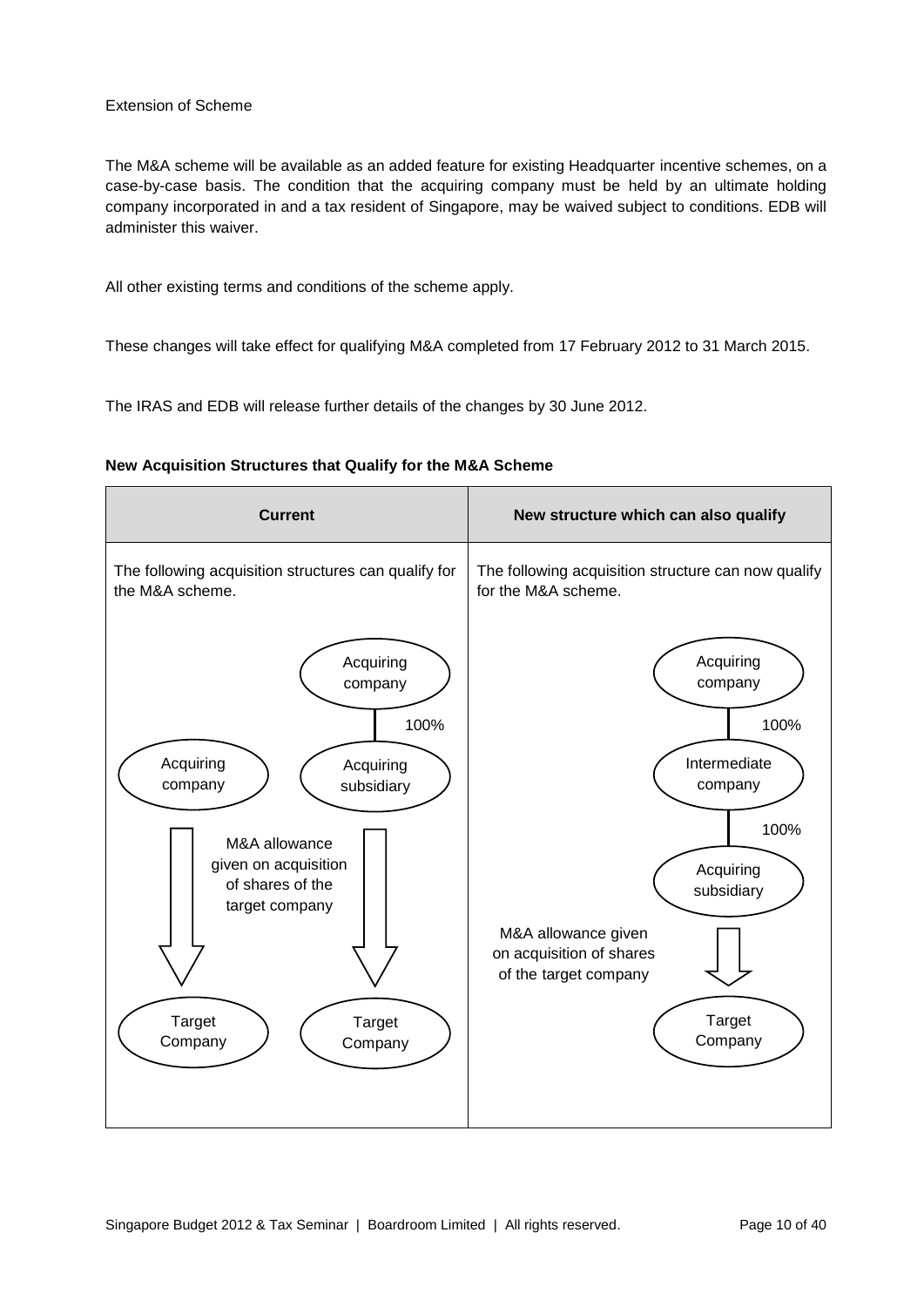

# **Comments**

- Transaction costs incurred on qualifying M&A would have been a pure necessary business costs with no tax benefits. Hence, the 200% tax allowance should be welcome by businesses undertaking such activities.
- Relaxing the manner in how the target company can be included in the Group is also likely to enable the Group to plan for its taxation needs based on Group structure more tax-effectively.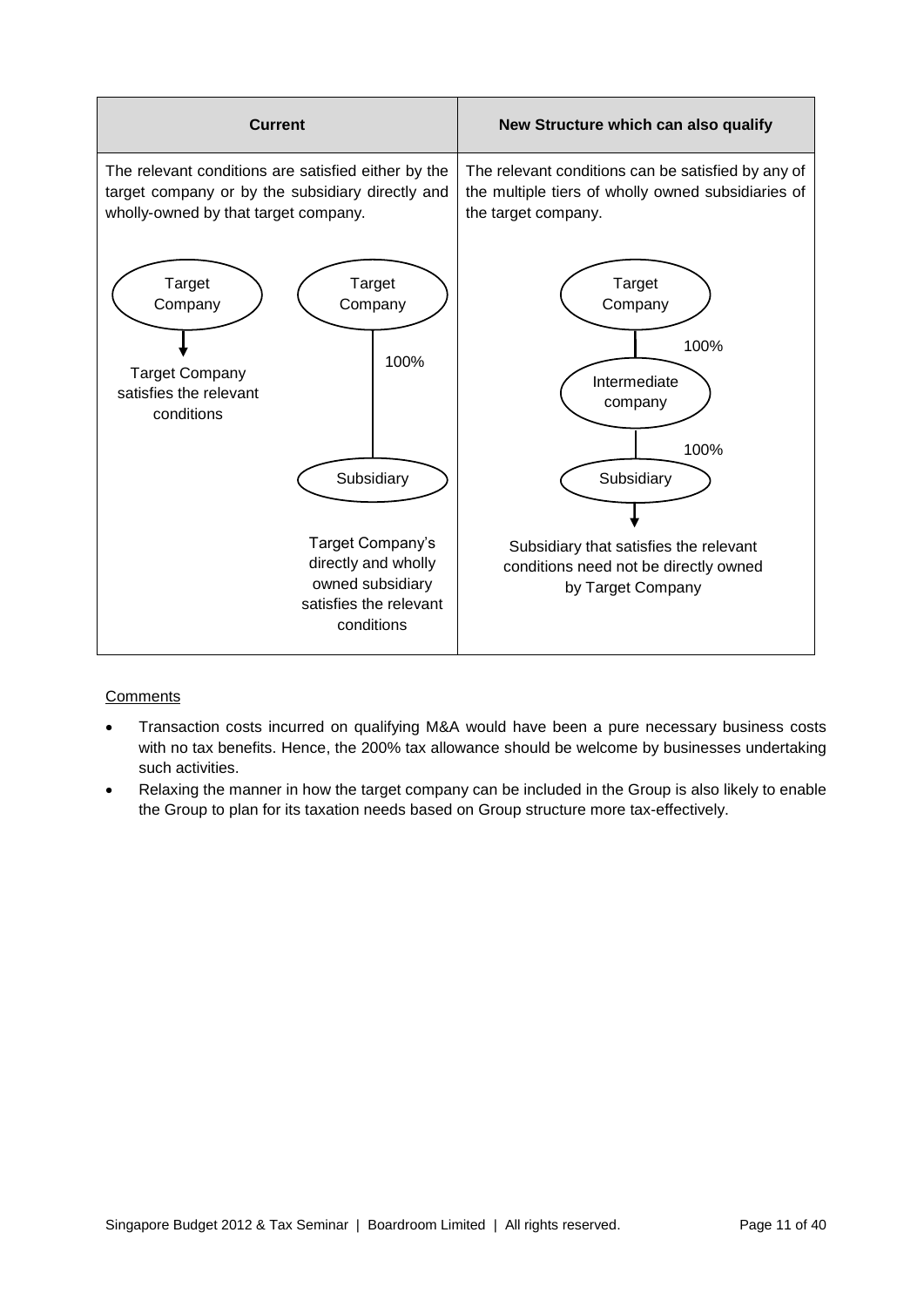# **Simplifying capital allowance claims for low-value assets**

## Current

Taxpayers may claim capital allowance on the full cost of acquired assets in one year if the following conditions are met:

- (i) The cost of each asset is not more than \$1,000; and
- (ii) The aggregate claim for all such assets is capped at \$30,000 per YA.

# Proposed

To further ease the claim for capital allowance, the full cost of each asset that may be written down in one year will be increased to a maximum of but not exceed \$5,000. All other existing terms and conditions of the scheme apply.

This change will take effect from YA2013.

IRAS will release further details of the change by 30 June 2012.

## **Comments**

Increasing the cost of each asset to \$5,000 will help to avoid the administrative inconveniences of tracking assets, which cost between \$1,000 and \$5,000. It would have been better had the cap of \$30,000 been increased correspondingly as well. Regardless, the one-year allowance should improve companies' cash-flow.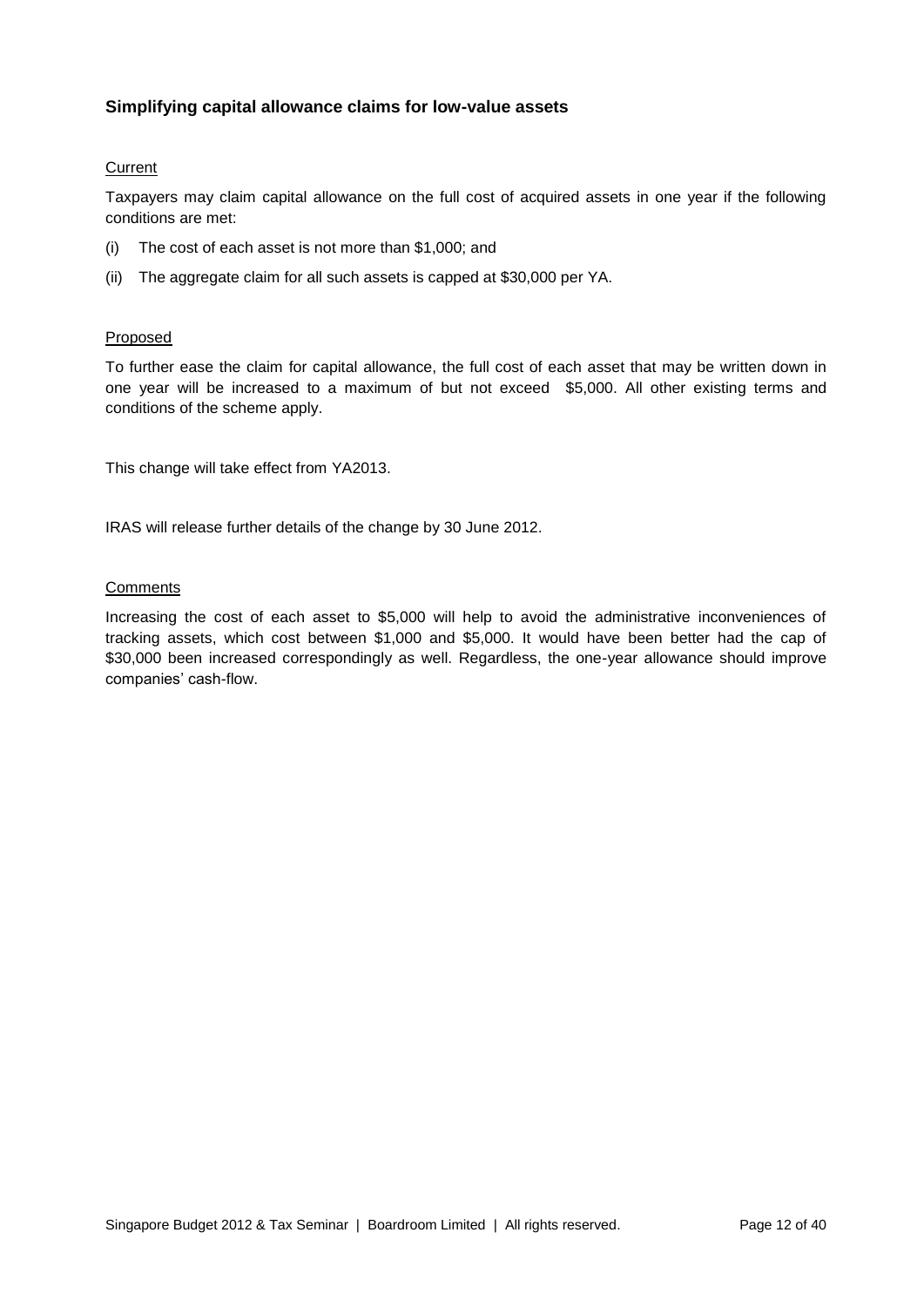# **Introducing the Integrated Investment Allowance ("IIA") Scheme**

# Current

Companies may claim capital allowance on plant and equipment used overseas in connection with their trade or business, subject to the following conditions:

- Capital expenditure on provision of qualifying plants and machinery leased to a subsidiary outside Singapore;
- Approved Singapore company not having to carry on a trade or business on leasing of that plant or machinery; and
- Used for sole purpose of manufacturing goods for sale by the Singapore Company.

# Proposed

To keep pace with the evolving business environment, the IIA scheme will provide an additional allowance on fixed capital expenditure incurred for productive equipment placed overseas on approved projects. The EDB will administer the scheme.

This change will take effect from YA2013 for qualifying capital expenditures incurred on or after 17 February 2012. The scheme will run for 5 years.

The existing Integrated Industrial Capital Allowance incentive, which is no longer relevant, will be withdrawn following the introduction of the IIA scheme on 17 February 2012.

# **Comments**

The additional allowance will help businesses defray some of their costs in moving their manufacturing activities to a lower tax jurisdiction. However, the overall tax benefits and consequences must be carefully assessed, as withholding tax requirements and permanent establishment issues can have implications for the other jurisdiction.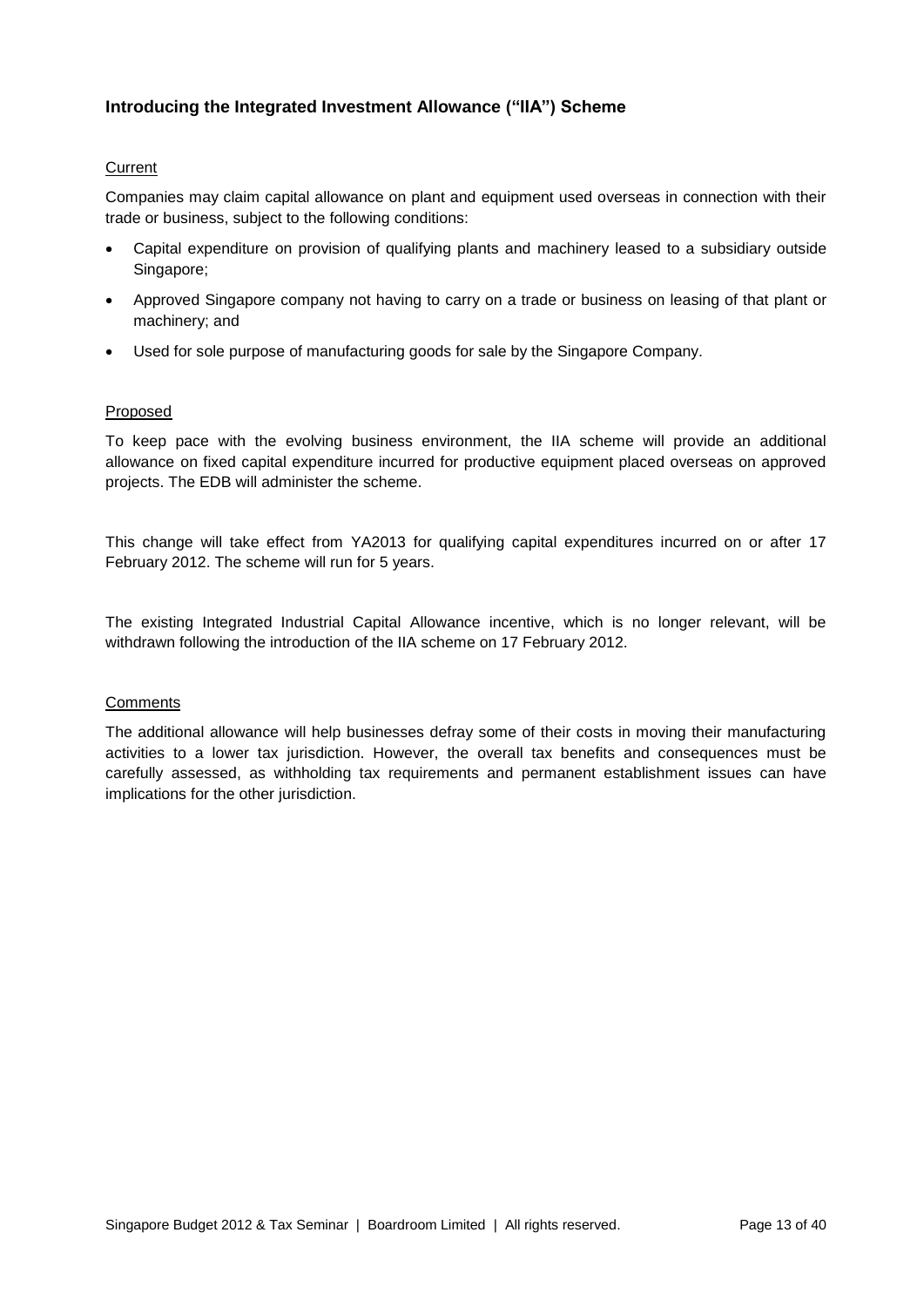# **Enhancing the Double Tax Deduction ("DTD") for Internationalisation Scheme**

# Current

Businesses may claim up to 200% tax deduction on qualifying expenditure incurred on qualifying market expansion and investment development activities. The claims are granted on an approval basis by International Enterprise ("IE") Singapore or Singapore Tourism Board ("STB").

# Proposed

To further encourage our SMEs to venture abroad and reduce administrative burdens on businesses, tax deductions of up to 200% may be allowed on qualifying expenditure, up to \$100,000 per YA, as incurred on the following 4 activities, without the need for approval from IE Singapore or STB:

- (i) Overseas business development trips/missions;
- (ii) Overseas investment study trips/missions;
- (iii) Participation in overseas trade fairs; and
- (iv) Participation in approved local trade fairs.

IE Singapore or STB will continue to approve claims, on a case-by-case basis, made by businesses that require larger funding support in excess of \$100,000, or on qualifying expenditure incurred on other qualifying activities.

These changes to qualifying expenditure will take effect on or after 1 April 2012.

IE Singapore and STB will release further details of the changes by 31 March 2012.

# **Comments**

This scheme should help to facilitate claims. However, clarifications would be required so as to confirm what the qualifying expenditure is.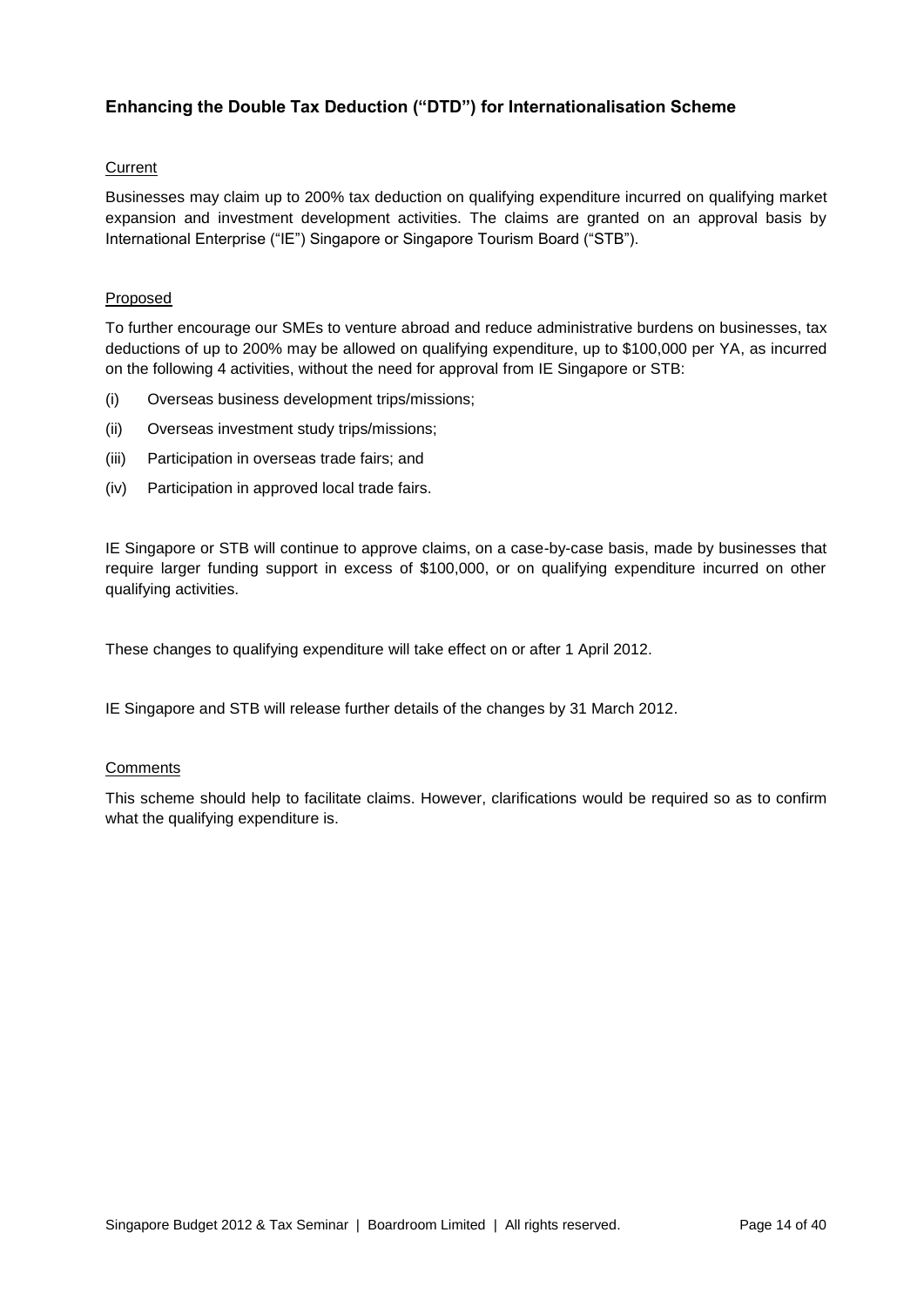# **Providing certainty of non-taxation of companies' gains on disposal of Equity Investments**

#### **Current**

Singapore does not have capital gains tax. The determination of whether the gains from the disposal of shares in a company are income or capital in nature is based on a consideration of the facts and circumstances of each case. Factors considered include motive of seller, length of period of ownership of the shares disposed, frequency of transactions, reasons for sale and means of financing the acquisition.

## Proposed

Acquisition and sale of shares are often necessary for a company undergoing restructuring for growth or consolidation. To minimise compliance costs and enhance Singapore's attractiveness as a business location, greater upfront certainty with respect to the tax treatment of companies' share disposal gains will be provided.

Gains derived from the disposal of equity investments by companies will not be taxed, if:

- (i) the divesting company holds a minimum shareholding of 20% in the company whose shares are being disposed; and
- (ii) the divesting company maintains the minimum 20% shareholding for a minimum period of 24 months just prior to the disposal.

For share disposals in other scenarios, the tax treatment of the gains/ losses arising from share disposals will continue to be determined based on a consideration of the facts and circumstances of the case.

This change will take effect for companies' disposal of shares on or after 1 June 2012. The scheme will be reviewed after 5 years.

IRAS will release further details of the change by 1 June 2012.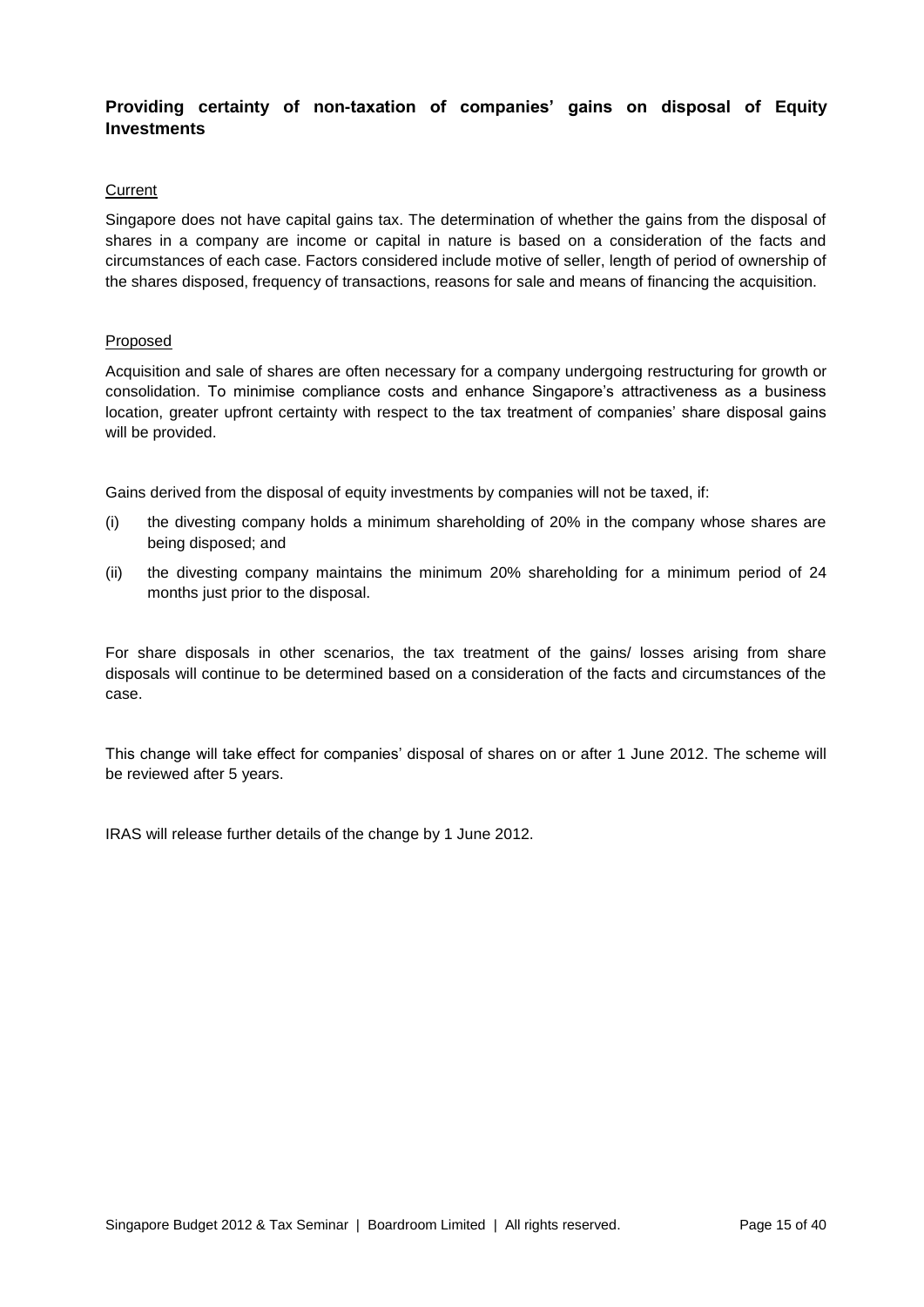**Non-Taxation of Companies' Gains on Disposal of Equity Investments – How This Works** 





#### **Scenario 2**

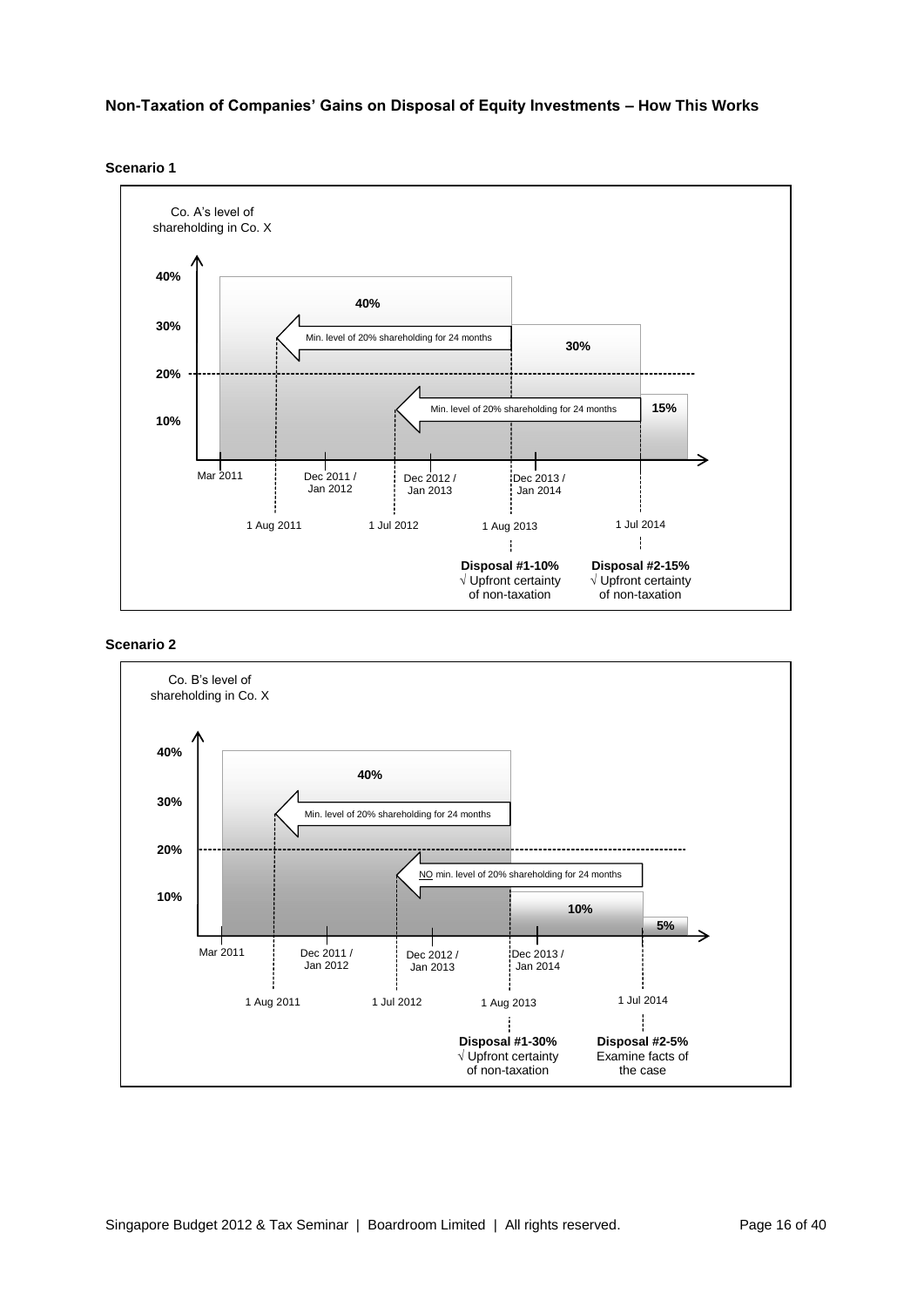## **Comments**

- Although Singapore does not impose tax on capital gains, it is always difficult to determine whether or not gains arising from the disposal of investments should be classified as capital gains. These new guidelines will now clearly confirm that qualifying gains will be treated as capital gains, and consequently, not liable to income tax.
- The qualifying percentage of 20% should not pose difficulties for most companies, as ownership of most privately-held companies usually exceed 20%.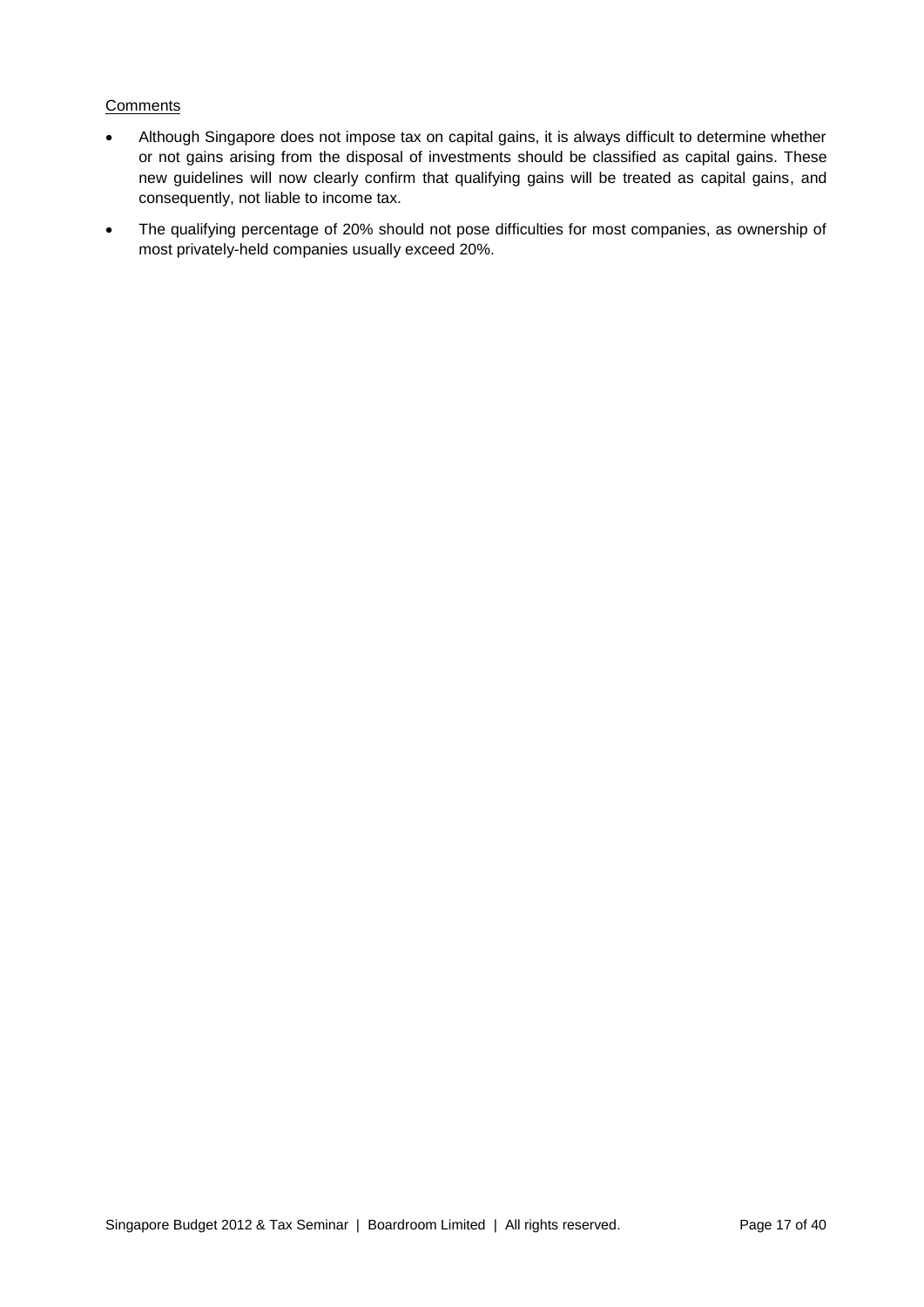# **Extending the filing and payment deadline for withholding tax**

# Current

When a payer makes certain payments, such as royalty and interest payments, to a non-resident, the payer has to withhold tax on the payments, file and pay the tax withheld to the Comptroller of Income Tax by the 15th of the month following the date of payment to the non-resident.

# Proposed

To provide more time to file and pay the tax withheld, the payer will be allowed one additional month to file and pay the tax, i.e. by the 15th of the second month following the date of payment to the nonresident.

| Date of payment to<br>non-resident | Current deadline                       | New deadline                  |
|------------------------------------|----------------------------------------|-------------------------------|
| 1 September 2012                   | 15 October 2012<br>$(44 \text{ days})$ | 15 November 2012<br>(75 days) |
| 30 September 2012                  | 15 October 2012<br>$(15 \text{ days})$ | 15 November 2012<br>(46 days) |

This change will take effect for payments made to non-residents on or after 1 July 2012.

# **Comments**

Non-compliance of withholding tax requirements are subject to penalties. Providing businesses with more time to comply should help in ensuring the timeliness of payment for more companies and may also help ease cash-flow difficulties for affected companies.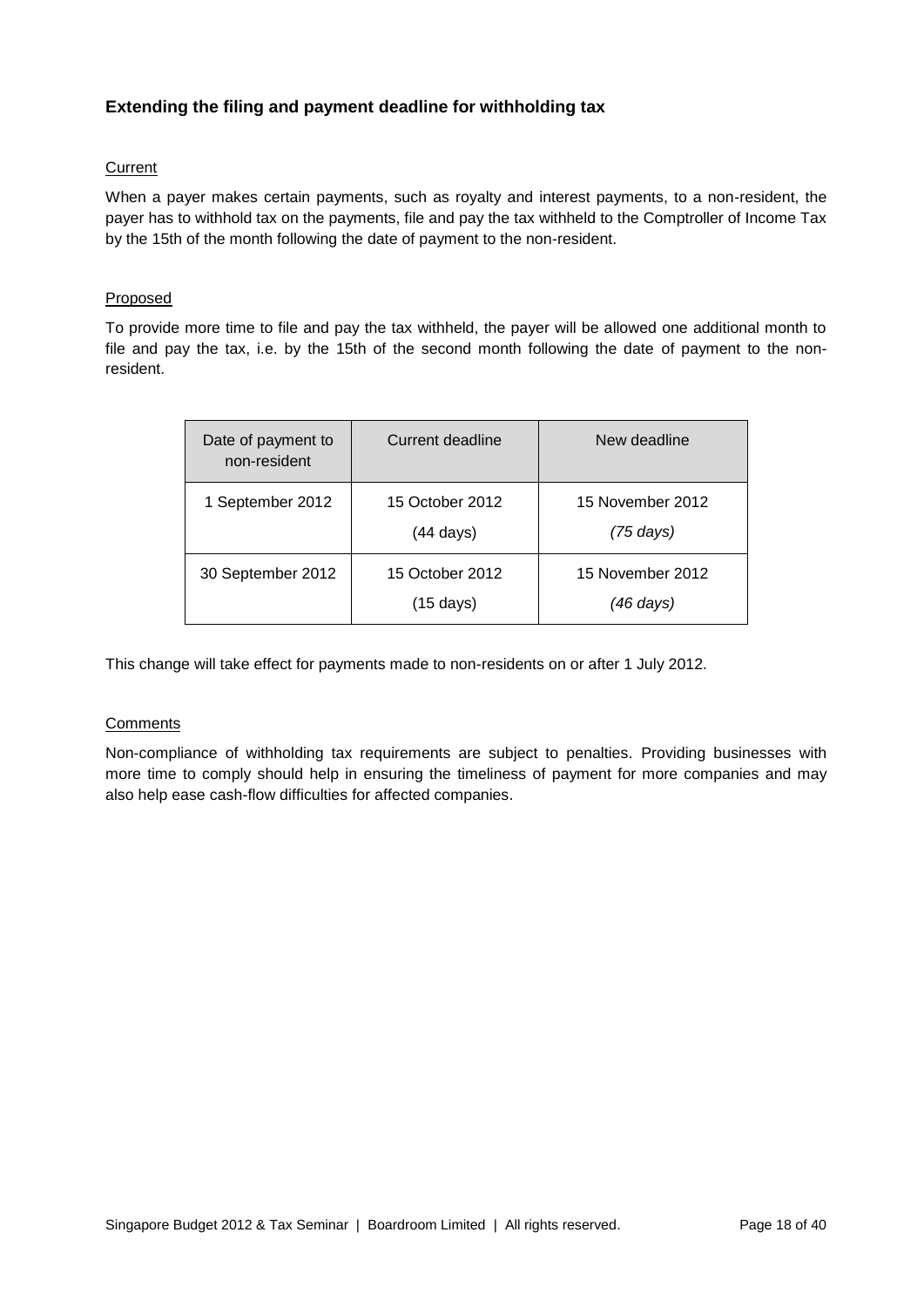# **Exempting vessel disposal gains derived by qualifying ship operators and ship lessors from tax**

## **Current**

Qualifying ship operators and ship lessors may enjoy a concession when the gains from disposal of vessels are not taxed. The concession will end in YA2014. With effect from 1 June 2011, the qualifying ship operators and ship lessors have to opt for the concession and abide by the conditions imposed.

#### **Proposed**

To streamline Singapore's tax regime with those of other maritime nations and provide for greater certainty to the maritime sector, qualifying ship operators and ship lessors under the Maritime Sector Incentive ("MSI") awards will be granted tax exemption automatically without the need to opt for the exemption on gains from the disposal of vessels. The gains from the disposal of vessels under construction, as well as new building contracts will also be exempt.

For ship lessors under the MSI-ML (Ship) award, the exemption applies to gains from the disposal of foreign vessels.

These changes will take effect from the commencement of MSI on 1 June 2011.

MPA will release further details of the changes on 17 February 2012.

#### **Comments**

It is indeed good to provide automatic exemption on gains from disposal of vessels. What is more welcoming is the inclusion of gains from disposal of vessels under construction and new building contracts. This will provide more flexibility for ship owners and operators in the management of their fleet.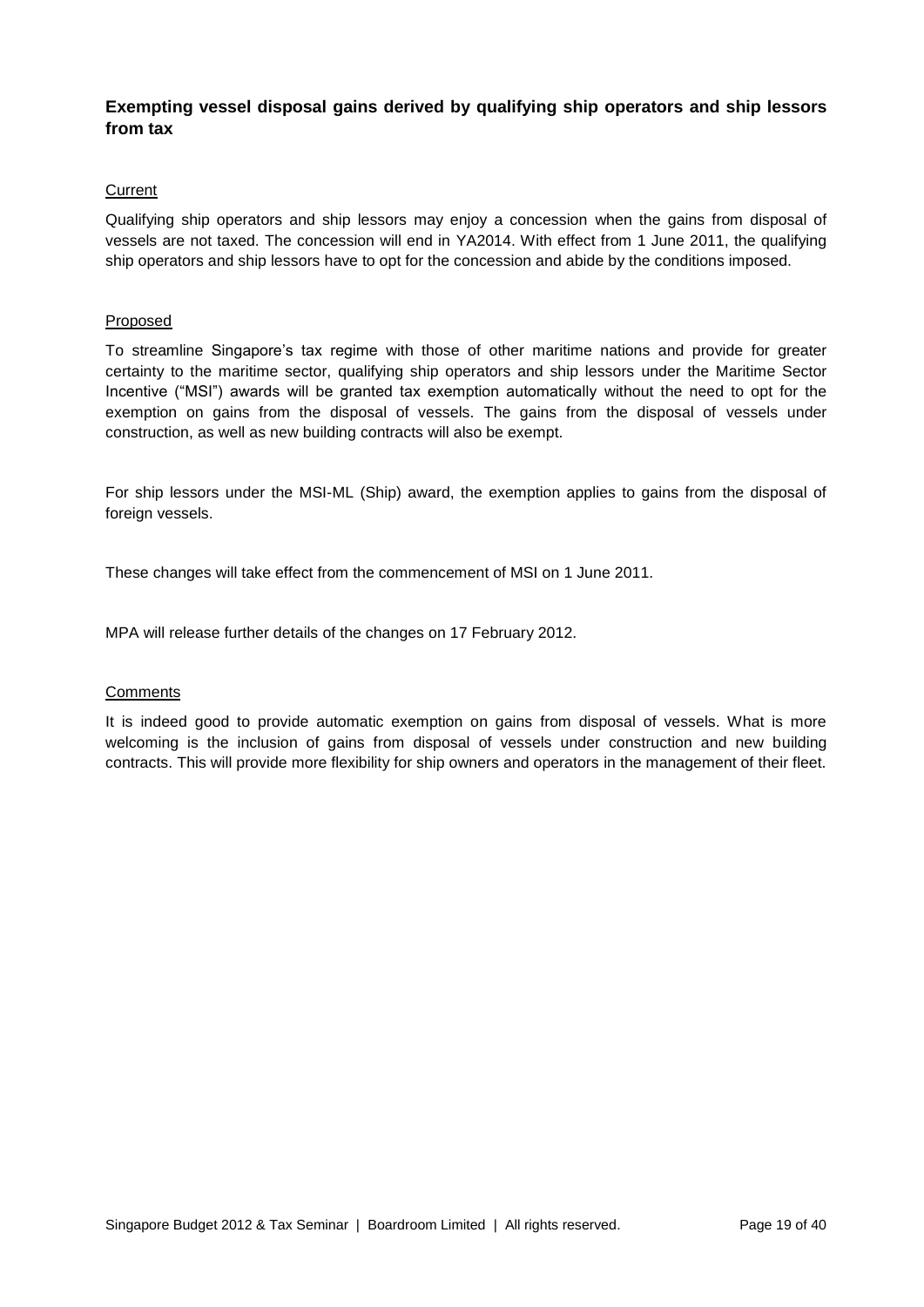# **Exempting charter fees for ships from withholding tax**

# Current

Resident payers making payment of time, voyage and bareboat charter fees to non-residents for the use of ships have to withhold tax on the payments at the concessionary withholding tax rate of 2%.

## **Proposed**

To further enhance Singapore's competitiveness as an International Maritime Centre and reduce business costs for ship charterers, bareboat, voyage and time charter payments made to non-residents, excluding permanent establishments in Singapore, for the use of ships will be exempted from withholding tax. However, payers will not need to withhold tax on such payments made to a permanent establishment in Singapore.

This change will take effect for all payments made on or after 17 February 2012.

IRAS will release further details of the change on 17 February 2012.

## **Comments**

Currently, companies enjoying the approved international shipping ("AIS") incentive are already exempted from withholding tax requirements for charter fees paid to non-resident owners on foreign flag vessels. Extending such an incentive to non-AIS companies will place these companies on more level playing field.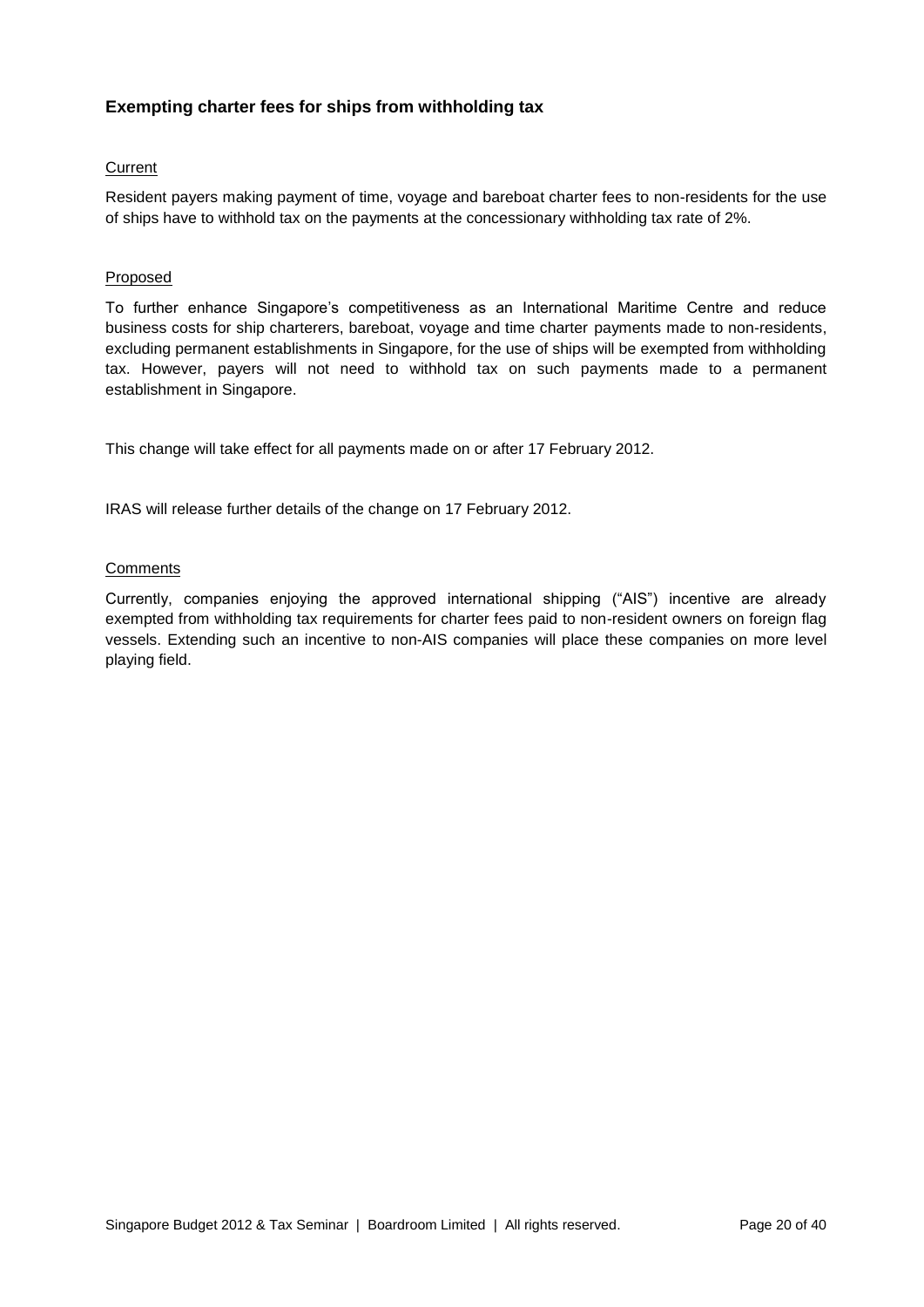# **Enhancing the Maritime Sector Incentive – Maritime Leasing (Container) Award**

# Current

The MSI-ML (Container) award grants a concessionary tax rate of 5% or 10% on income derived from the leasing of qualifying containers. The MSI-ML (Container) award recipients may also apply for withholding tax exemption on interest and related payments arising from loans taken to finance qualifying containers on a case-by-case basis. Qualifying containers refer to containers that adhere to the standards defined by the International Organisation for Standardisation ("ISO") or the Institute of International Container Lessors ("IICL").

## Proposed

To further promote the growth of container leasing in Singapore, the following enhancements will be made to the MSI-ML (Container) award:

- (i) Interest and related payments, made on or after 17 February 2012, arising from loans taken to finance qualifying containers and intermodal equipment will be granted automatic withholding tax exemption.
- (ii) With effect from YA2013, income derived from the leasing of intermodal equipment (e.g. trailers) which is incidental to the leasing of qualifying containers will also enjoy the concessionary tax rate of 5% or 10%.
- (iii) With effect from YA2013, qualifying containers will refer to containers that adhere to the standards defined by the ISO, IICL or any other equivalent organisation.

MPA will release further details of the changes on 17 February 2012.

#### **Comments**

- Automatic withholding tax exemption is always welcome, as it reduces compliance costs and concerns regarding penalties for non-compliance.
- Expanding the qualifying activities to include intermodal equipment should help businesses to be more competitive.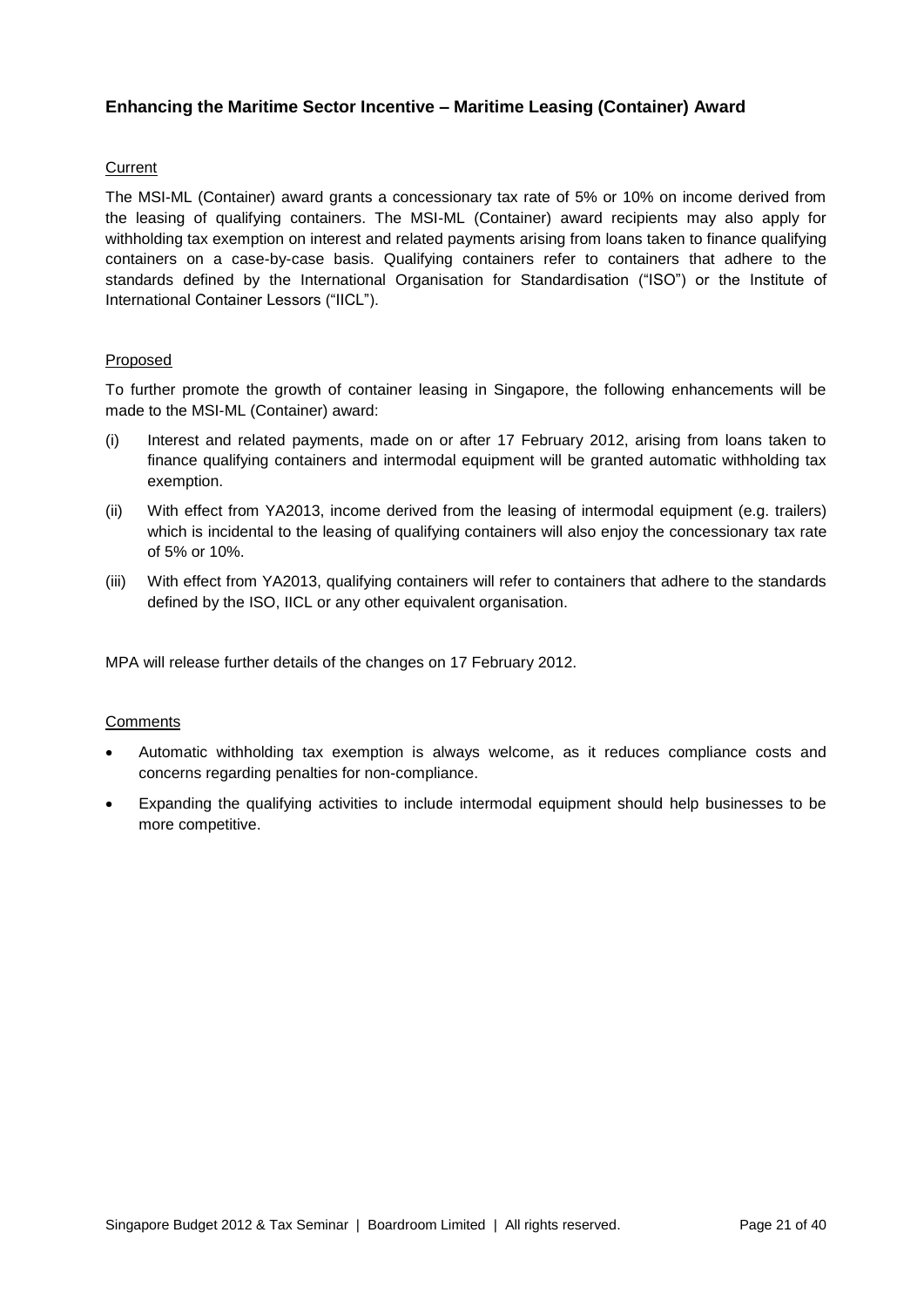# **Extending and enhancing the Aircraft Leasing Scheme ("ALS")**

# **Current**

ALS award recipients enjoy the concessionary tax rate of 5% or 10% on income derived from the leasing of aircraft or aircraft engines and other prescribed activities. Withholding tax exemption on interest and qualifying related payments arising from qualifying foreign loans taken to finance the purchase of aircrafts or aircraft engines may be granted on a case-by-case basis, subject to conditions.

The ALS expires on 29 February 2012.

## Proposed

To continue the promotion of aircraft leasing activities in Singapore, the ALS will be extended to 31 March 2017. To provide upfront tax certainty and reduce business costs, withholding tax exemption will be granted automatically, subject to conditions, on interest and qualifying payments.

The payments must be made on or after 1 May 2012 by existing and new ALS recipients with respect to qualifying foreign loans secured on or before 31 March 2017. The loans must be for used for the purpose of financing the purchase of aircraft or aircraft engines.

The EDB will release further details of the change by 30 April 2012.

#### **Comments**

The proposed withholding tax exemption for interest payments is in-step with the proposal for the shipping businesses.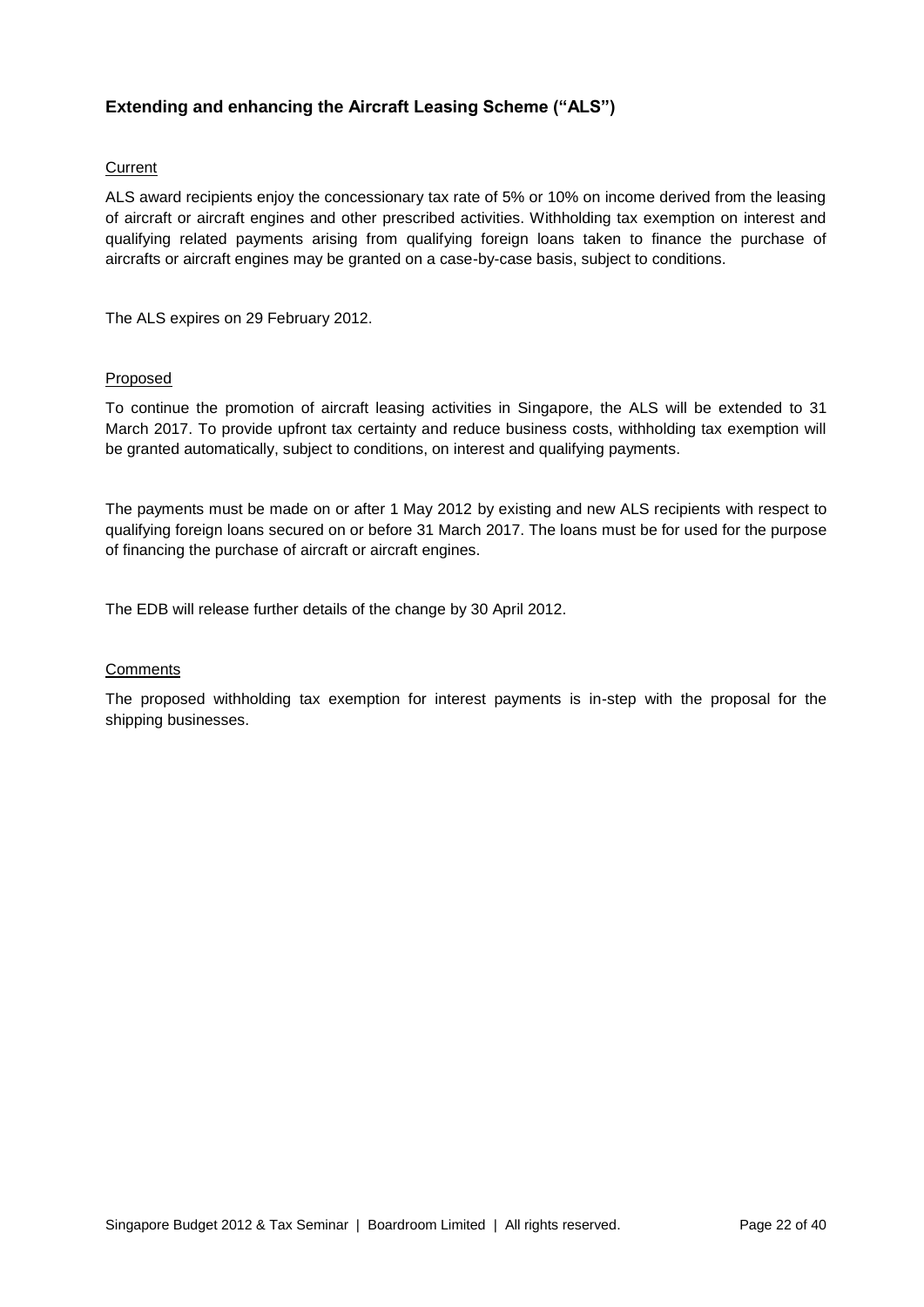# **Enhancing the liberalised withholding tax exemption regime for banks**

## **Current**

In Budget 2011, the withholding tax exemption regime for banks was liberalised to allow specified entities to enjoy withholding tax exemption on interest and other payments made to non-residents (except permanent establishments ("PEs") in Singapore). The interest and other payments must be made for the purpose of the trade or business of the specified entities.

## Proposed

To enhance the withholding tax regime, the specified entities will not need to withhold tax on interest and other payments made to PEs in Singapore. The PEs in Singapore will be assessed to tax on the payments received and will be required to declare the payments received in their annual income tax returns, unless the payments are specifically exempt from tax.

All other existing terms and conditions of the regime apply.

This change will take effect for:

- (i) payments to be made from 17 February 2012 to 31 March 2021 (for contracts already in force before 17 February 2012); and
- (ii) all payments arising from contracts effective on or after 17 February 2012 to 31 March 2021.

The MAS will release further details of the change by 29 February 2012.

#### **Comments**

The proposal will reduce the administrative inconveniences of financial institutions and other specified entities to track interest and other payments to PEs in Singapore where withholding tax requirements are needed.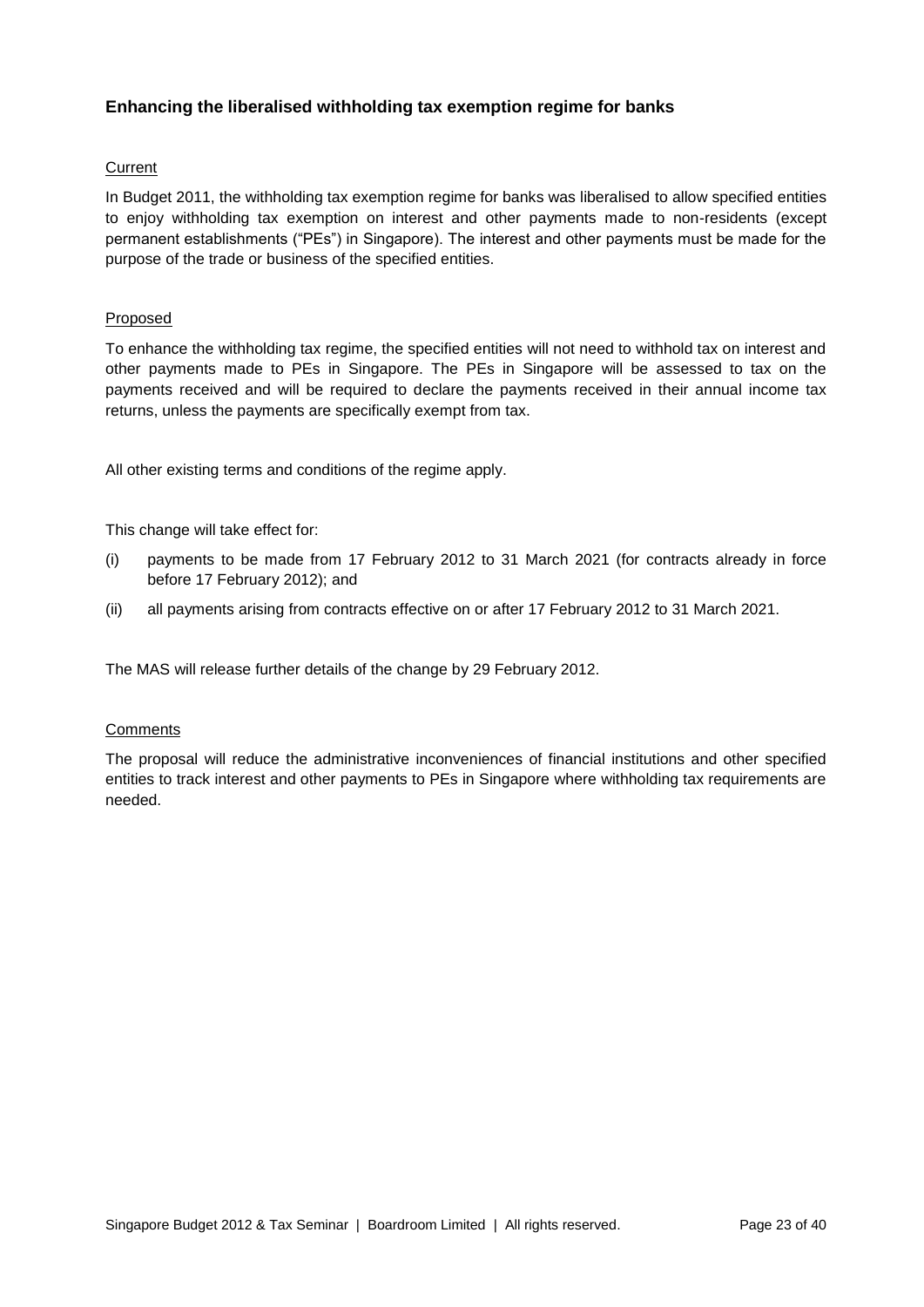# **Extending the withholding tax exemption for Over-The-Counter ("OTC") financial derivatives payments**

## **Current**

Currently, Financial Institutions ("FIs") enjoy withholding tax exemption on all payments made on qualifying OTC financial derivatives to persons who are neither residents of, nor permanent establishments in Singapore. The withholding tax exemption is due to expire on 19 May 2012.

## Proposed

To encourage the growth of our derivatives market, the withholding tax exemption on all payments made on qualifying OTC financial derivatives will be extended to 31 March 2021.

The MAS will release further details of the change by 30 April 2012.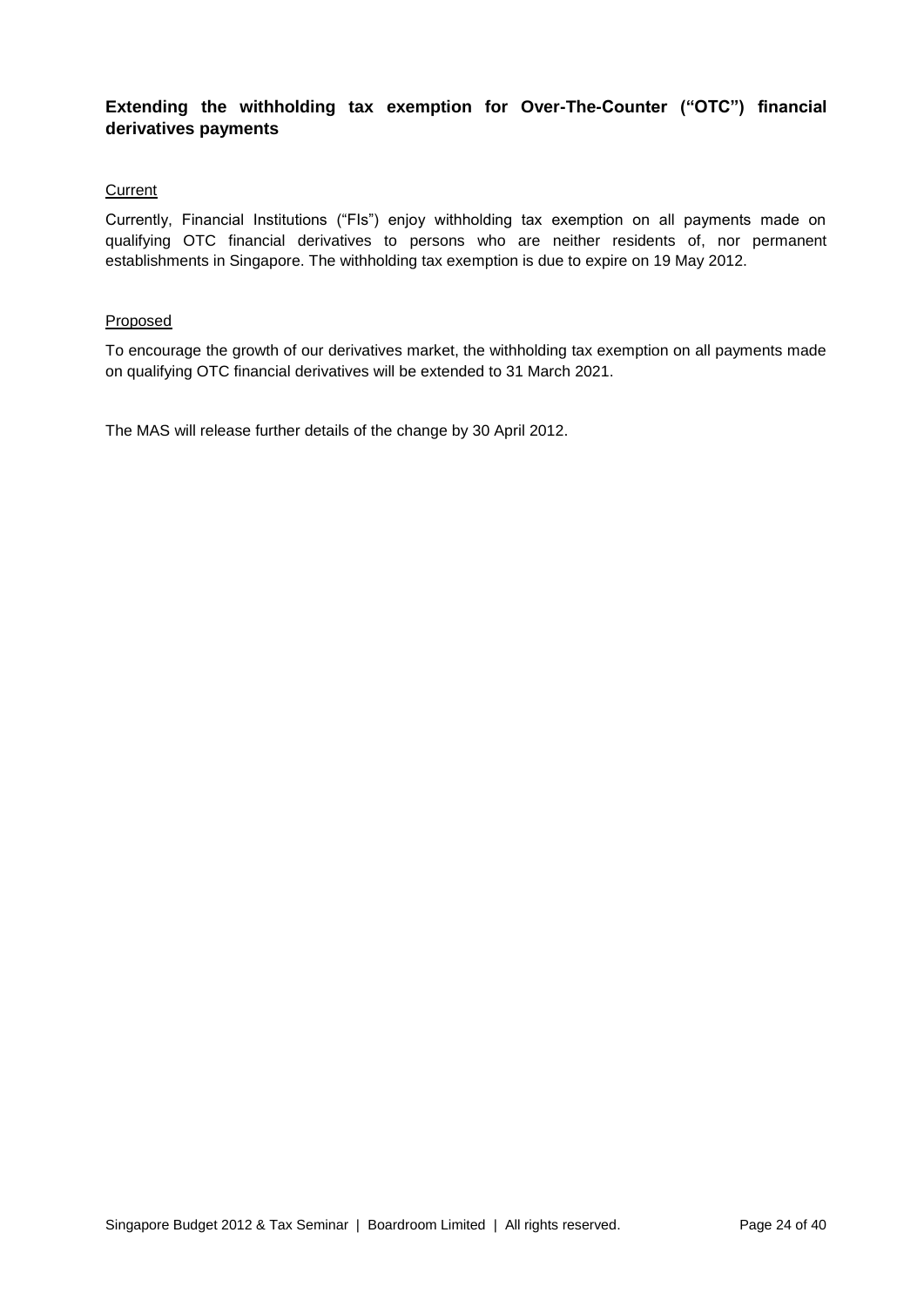# **Extending the tax deduction for collective impairment provisions made under MAS Notices**

#### **Current**

Banks may claim tax deduction for collective impairment provisions made under MAS Notice 612, subject to caps as stipulated under Section 14I of the Income Tax Act. Similarly, finance companies and merchant banks may claim tax deduction for collective impairment provisions made under MAS Notice 811 and MAS Notice 1005 respectively.

These tax concessions will expire after YA2013 or YA2014.

## Proposed

To encourage banks to maintain adequate levels of impairment allowances, the tax concessions will be extended for a further three years till YA2016 or YA2017.

All other existing terms and conditions of the scheme apply.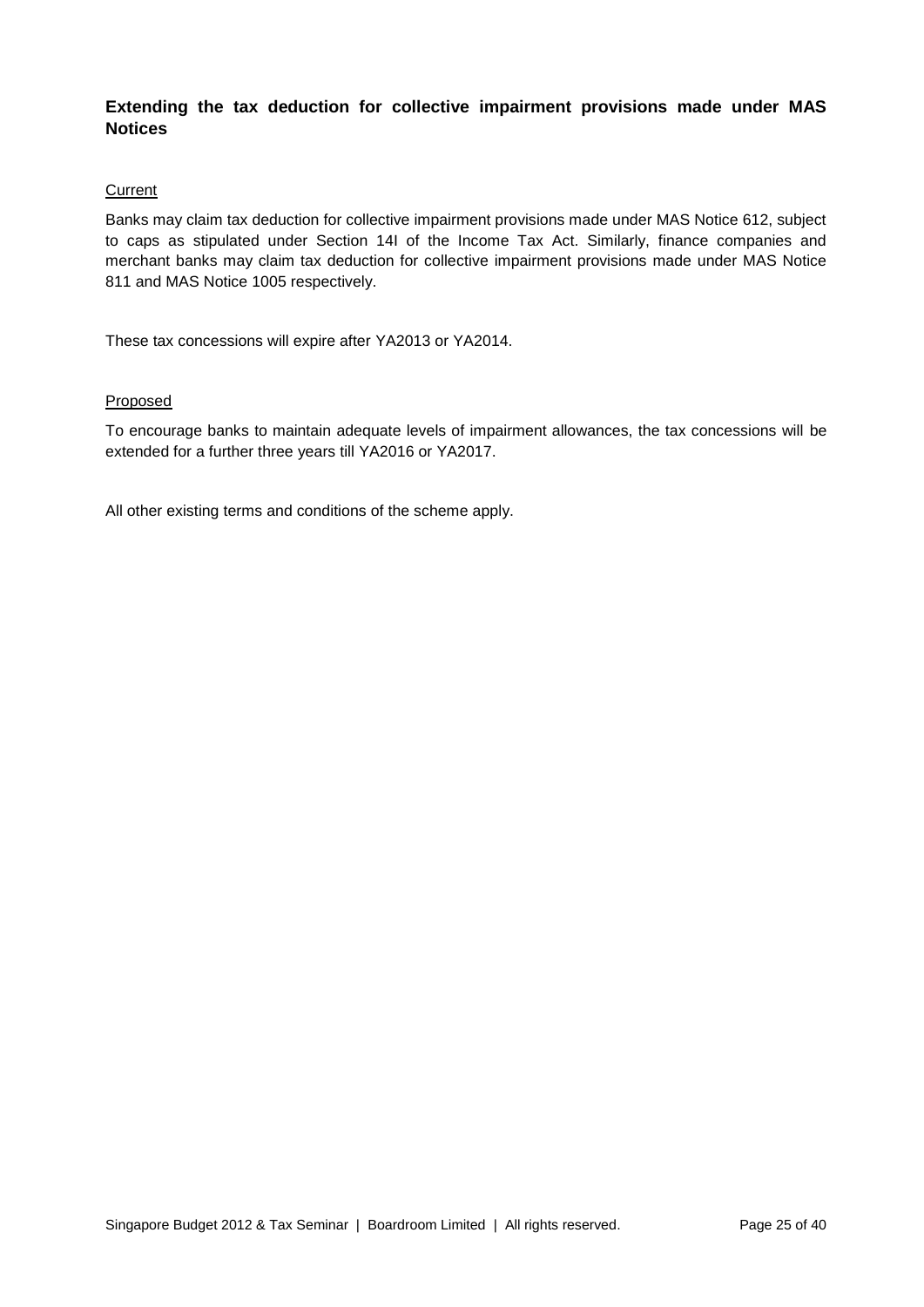# **Enhancing the designated investment and specified income lists for Financial Sector Tax Incentive schemes**

## **Current**

There is a list of specified income as well as a list of designated investments that are eligible for the following tax incentive schemes:

- (i) Foreign Trust Scheme;
- (ii) Foreign Account of Charitable Purpose Trust Scheme;
- (iii) Fund Management Incentive Schemes;
- (iv) Approved Trustee Company Scheme;
- (v) Financial Sector Incentive Standard Tier Scheme; and
- (vi) Financial Sector Incentive Fund Management Scheme

#### Proposed

In a bid to simplify the list of specified income and designated investments, as well as keep pace with industry development and changes, the list of specified income will be revised into an exclusion list.

The list of designated investments will be rationalised as follows:

- (i) Stocks and shares of any company;
- (ii) All debt securities;
- (iii) All other securities (not already covered under the list of designated investments):
	- Issued by foreign governments in foreign currency;
	- Listed on any Exchange;
	- Issued by supranational bodies; or
	- Issued by any company; and
- (i) All financial derivatives that relate to any designated investment or financial Index, subject to existing conditions and counterparty restrictions.

The designated investment list will also be expanded to include:

- (i) Private trusts that invest wholly in designated investments;
- (ii) Freight derivatives; and
- (iii) Publicly-traded partnerships that do not carry on a trade, business, profession or vocation in Singapore.

These changes will be effective 17 February 2012.

MAS will release further details of the changes by 29 February 2012.

#### **Comments**

This proposal should simplify the requirements and help ensure that the list of specific income and designated investments are complied with.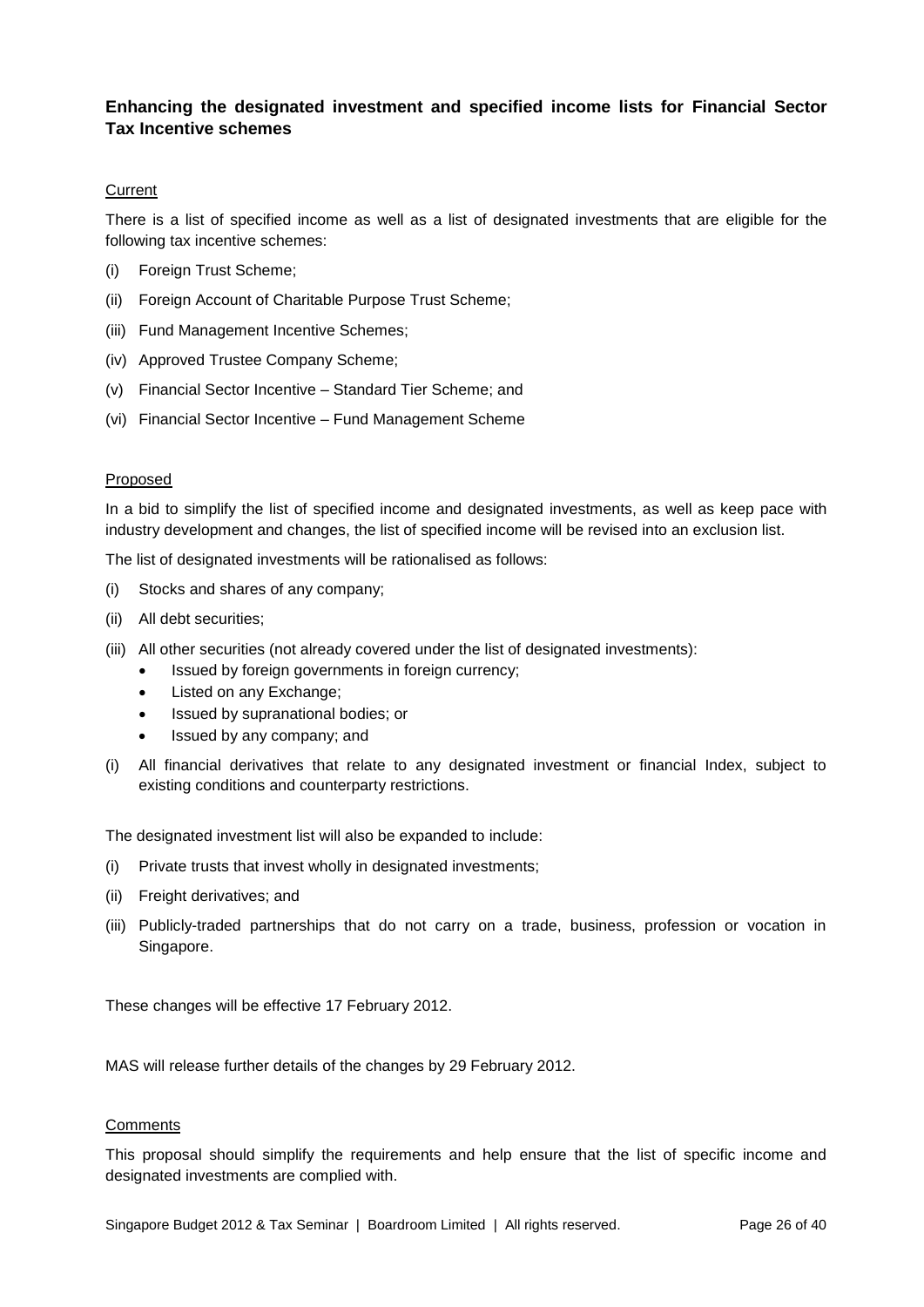# **Liberalising the cash distribution requirement for tax transparency for Real Estate Investment Trusts ("REITs")**

## **Current**

To enjoy tax transparency, REITs must distribute at least 90% of taxable income in the same financial year in which such income is derived. The distributions to the unit holders must be made fully in cash.

#### Proposed

To enhance our tax regime for REITs, a REIT that makes distributions to unit holders in the form of units can continue to enjoy tax transparency. This is subject to the following conditions:

- (i) Before the distribution, the trustee of the REIT grants the unit holders the option to receive the distributions either in cash or units in that REIT; and
- (ii) On the date of distribution, the trustee of the REIT must have sufficient cash to make the entire distribution fully in cash had no option been given to those unit holders to receive the distribution in units in that REIT.

Unit holders that elect to receive distributions in units will be taxed in the same manner as if they had received the distribution in cash.

This change will take effect for distributions made on or after 1 April 2012.

#### **Comments**

This will place REITs in the same position as companies operating in other industries which opt to pay script dividends. It will also allow for better cash management for REITs.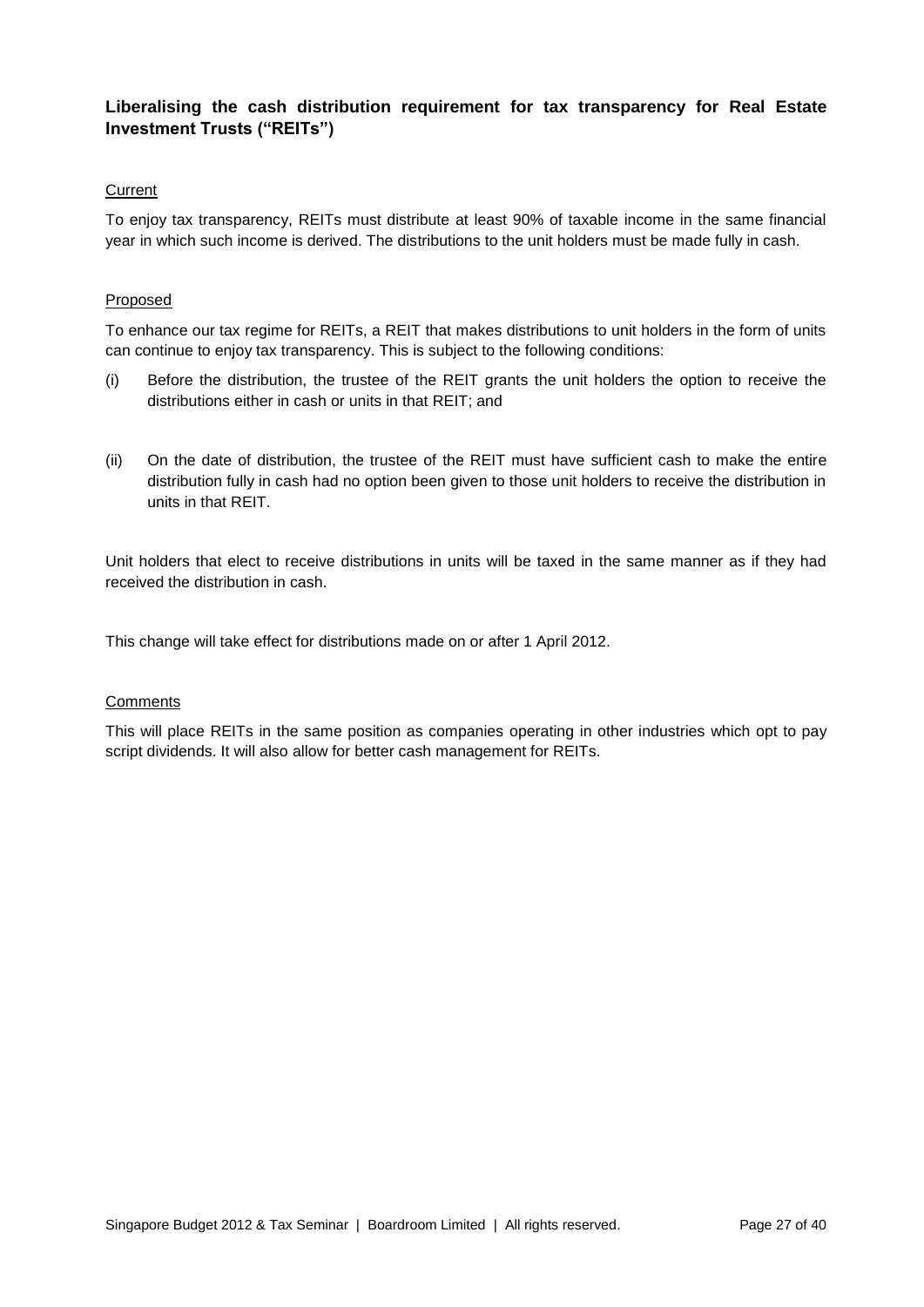# **Goods and Services Tax**

# **Granting GST exemption on investment-grade gold and precious metals**

## **Current**

Investment-grade gold and precious metals like silver and platinum are subject to GST if they are sold in Singapore and zero-rated if they are exported overseas. Businesses may utilise the Zero-GST Warehouse Scheme to undertake GST-free sales within the warehouse so as to alleviate the GST impact on domestic gold and precious metals trading.

#### **Proposed**

To develop a new refining and trading cluster in Singapore, the import and supply of investment-grade gold and precious metals will be treated as exempt supplies, similar to the supply of financial services.

Measures will be introduced to ease cash flow and compliance of qualifying refiners and local consolidators of precious metals in the payment of input GST on import and purchase of raw materials.

These changes will take effect from 1 October 2012.

Further implementation details of the new GST treatment of exempt investment-grade gold and precious metals, including its corresponding input tax claims, will be finalised after consultation with the industry.

The IRAS will release further details of the changes by 1 September 2012.

#### **Comments**

Further details and clarifications are needed to determine how input tax incurred can be claimed by qualifying refiners and local consolidators of precious metals.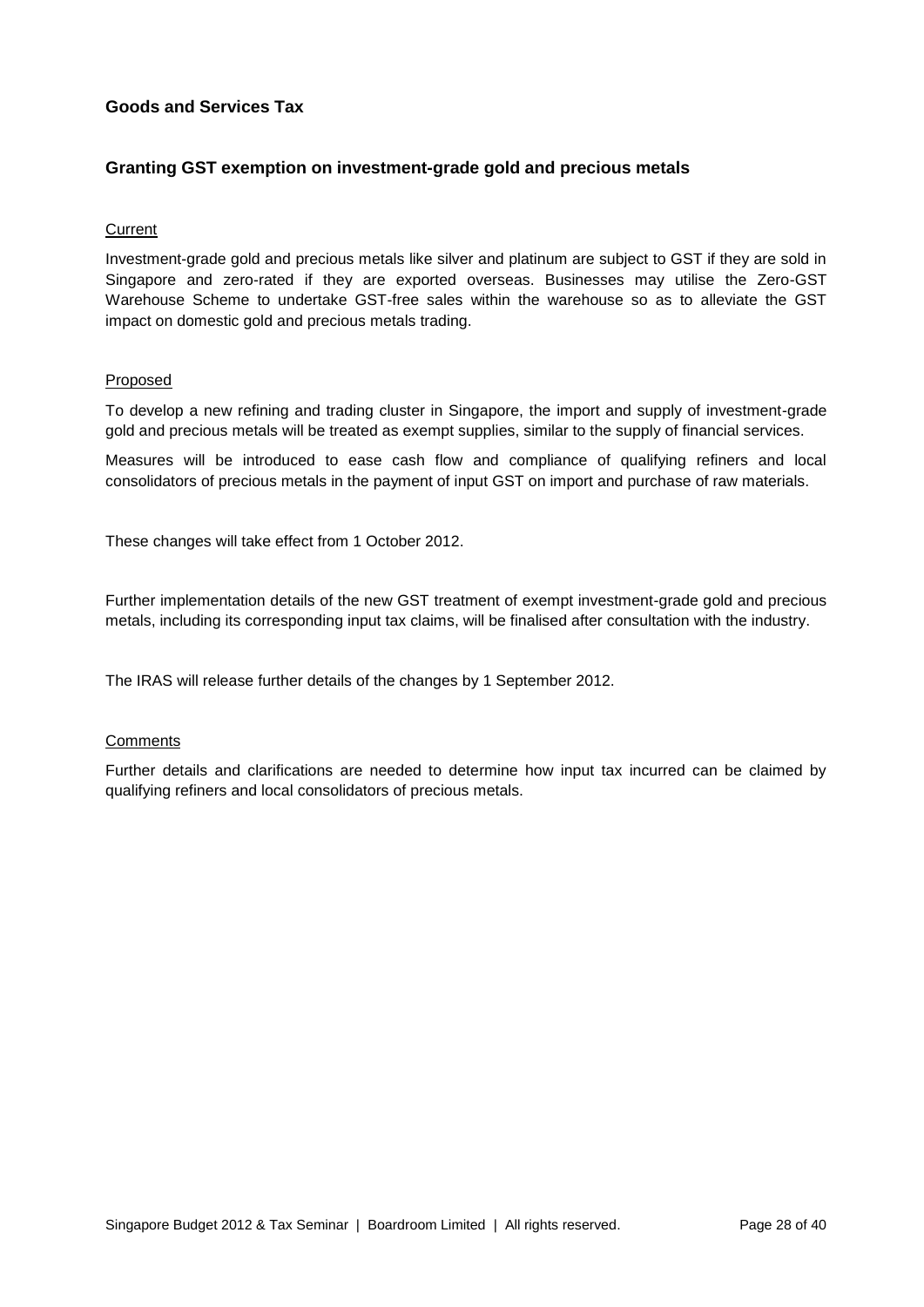# **Extending the GST Temporary Import Period from 3 to 6 months**

# Current

The Temporary Import ("TI") Scheme allows goods, except for liquor and tobacco, to be imported without payment of duty and/or GST if they are to be re-exported within 3 months from the date of importation. The goods must be imported for approved purposes, such as exhibitions, fairs, auctions, repairs, stage performances, testing, experiments and demonstration.

If the goods are not re-exported within 3 months from the date of importation, the goods will be subject to GST.

# Proposed

To provide businesses with greater flexibility, the temporary import relief period, which currently stands at 3 months, will be extended to 6 months. All other existing terms and conditions of the scheme apply.

This change will take effect from 1 April 2012.

The Singapore Customs will release further details on the change by 26 March 2012.

## **Comments**

The extension should provide some relief for companies dealing in goods which require more holding time in Singapore before being re-exported.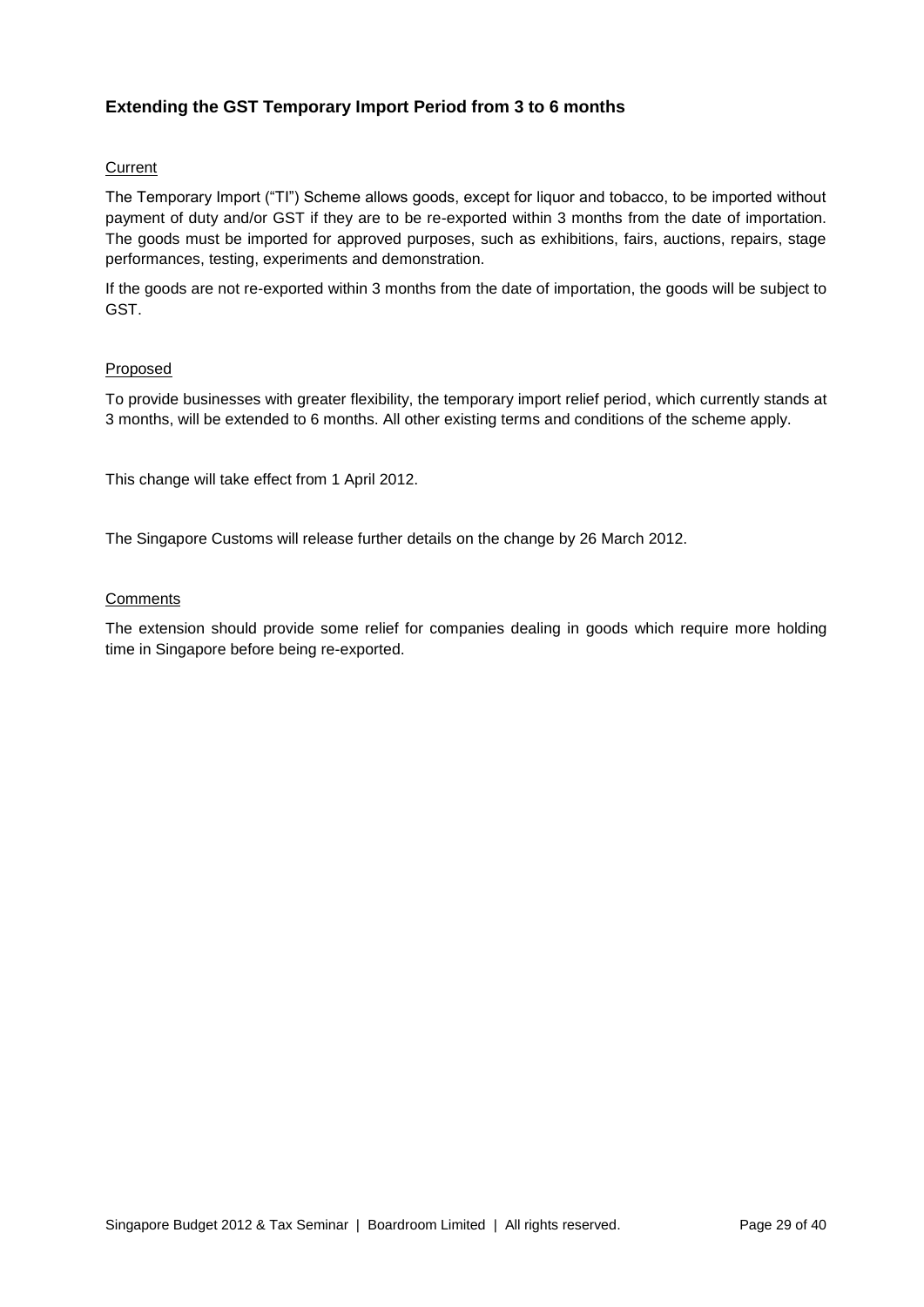# **Extending the GST Tourist Refund System ("TRS") to tourists departing by International Cruise**

## **Current**

Tourists may claim GST refunds on their goods purchased in Singapore prior to their departure from Singapore, subject to their eligibility, and conditions of the TRS. The GST TRS is only available to tourists departing Singapore via air, from the Changi International Airport and Seletar Airport. GST TRS is not available to tourists leaving Singapore via land and sea.

## Proposed

To capitalise on the growth of international cruise tourism, the GST TRS will be extended to include international cruise passengers departing from the Singapore Cruise Centre at Harbourfront and the new International Cruise Terminal at Marina South.

A tourist departing from Singapore on an international cruise must satisfy the existing GST TRS conditions to qualify for the GST refund. In addition, the tourist must comply with the following:

- (i) declare that Singapore is his final exit point using his cruise itinerary as documentary proof of his departure; and
- (ii) commit that he will not return to Singapore within 48 hours.

This change will take effect from January 2013.

IRAS, Singapore Customs and Singapore Tourism Board will release further details of the change by 1 September 2012.

# **Comments**

While this will certainly benefit tourists who are departing Singapore as his final point, how would such measures affect tourists who merely take a 3 to 5 days cruise to and from Singapore? If the value of their goods exceeds \$600, will they be required to re-pay GST?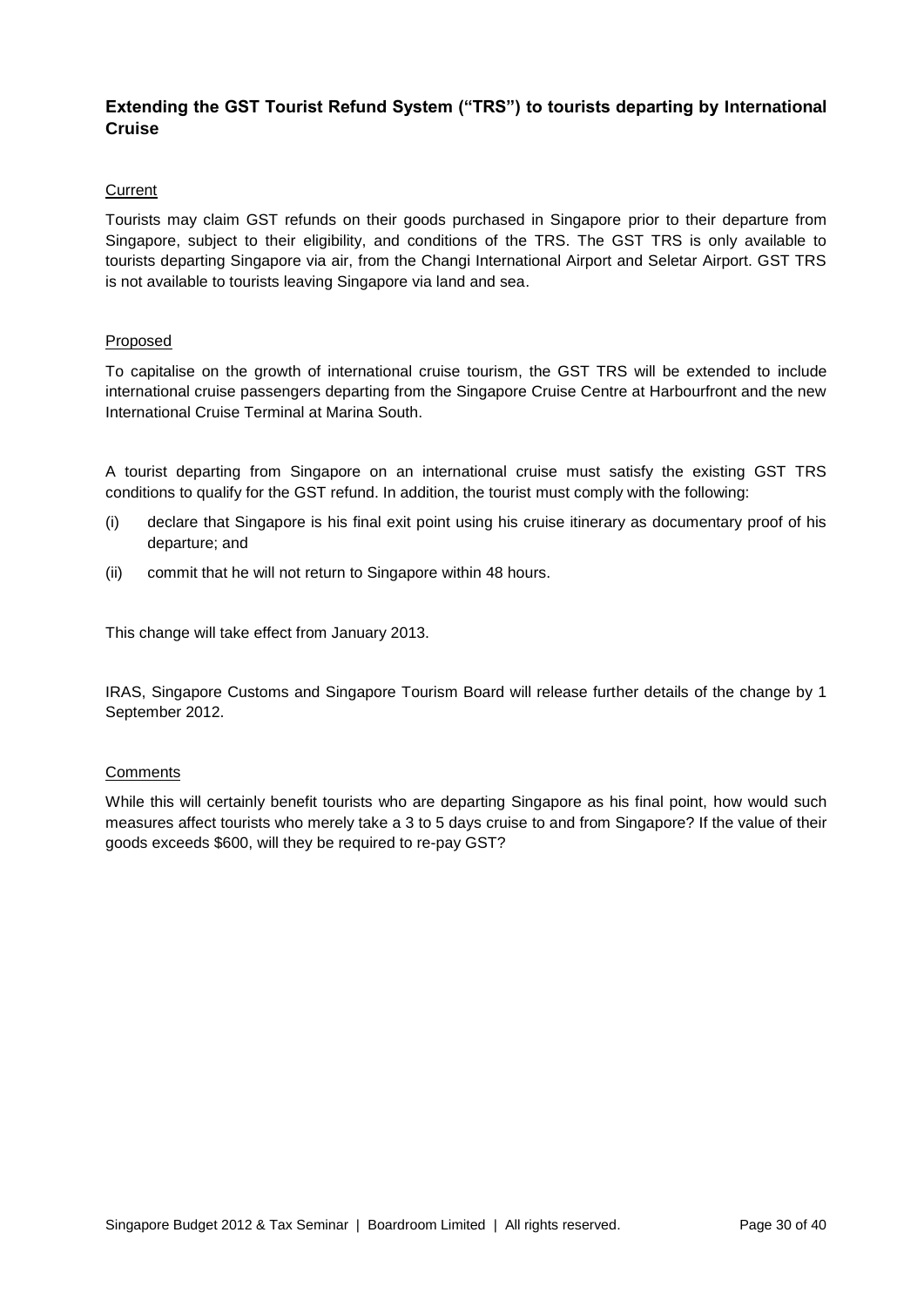# **Simplifying GST import relief for incoming travellers**

# **Current**

The amount of GST import relief for new articles brought in by a bona fide traveller (e.g. souvenirs, gifts) is dependent on his age and time spent outside Singapore:

|                                   | 18 years<br>and above | Below 18<br>years |
|-----------------------------------|-----------------------|-------------------|
| Away for 48 hours or more         | \$300                 | \$100             |
| Away for 24 to less than 48 hours | \$150                 | \$50              |
| Away for less than 24 hours       | \$50                  | None              |

# **Proposed**

To keep pace with rising expenditures and international norms, the GST import relief for new articles brought in by inbound travellers will be simplified as follows:

| Time spent abroad           | <b>GST</b> import relief |
|-----------------------------|--------------------------|
| Away for 48 hours or more   | \$600                    |
| Away for less than 48 hours | \$150                    |

This change will take effect from 1 April 2012

## **Comments**

Singaporeans are now travelling more and this will benefit those with higher spending power abroad.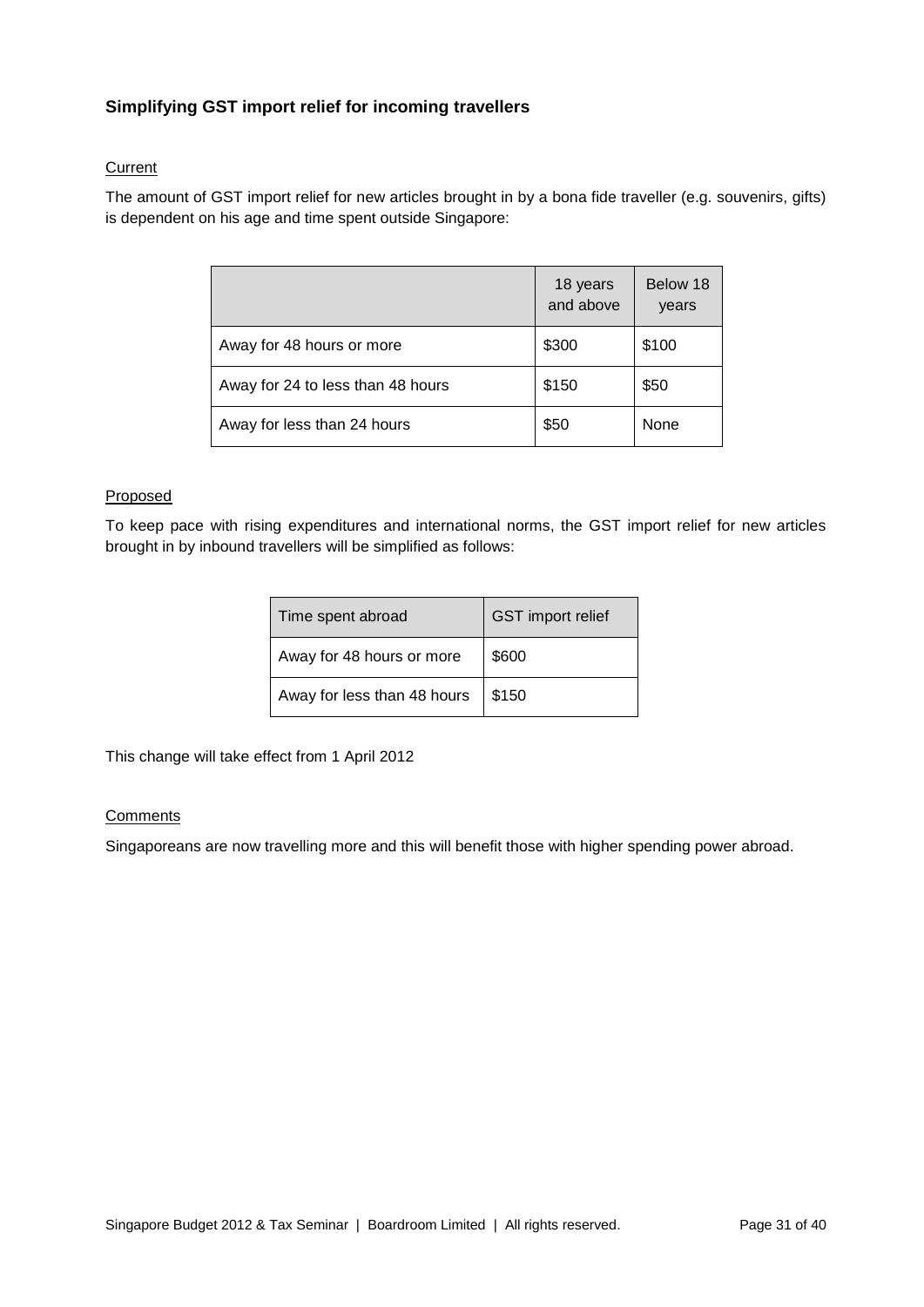# **Individual**

# **Enhancing the Earned Income Relief for elderly and handicapped workers**

# **Current**

Individuals may claim Earned Income Relief ("EIR") or Handicapped EIR.

The table below shows the current maximum amount of EIR and Handicapped EIR.

| Age group    | <b>EIR</b> | Handicapped EIR |
|--------------|------------|-----------------|
| Below 55     | \$1,000    | \$2,000         |
| 55 to 59     | \$3,000    | \$5,000         |
| 60 and above | \$4,000    | \$6,000         |

## Proposed

To encourage elderly workers to stay employed and to provide more support to handicapped workers, the amount of EIR and Handicapped EIR will be increased.

The table below shows the revised amount of EIR and Handicapped EIR.

| Age group    | <b>EIR</b> | Handicapped EIR |
|--------------|------------|-----------------|
| Below 55     | \$1,000    | \$4,000         |
| 55 to 59     | \$6,000    | \$10,000        |
| 60 and above | \$8,000    | \$12,000        |

This change will take effect from YA2013.

#### **Comments**

This measure demonstrates the Government's commitment towards encouraging the elderly and handicapped workers to stay employed.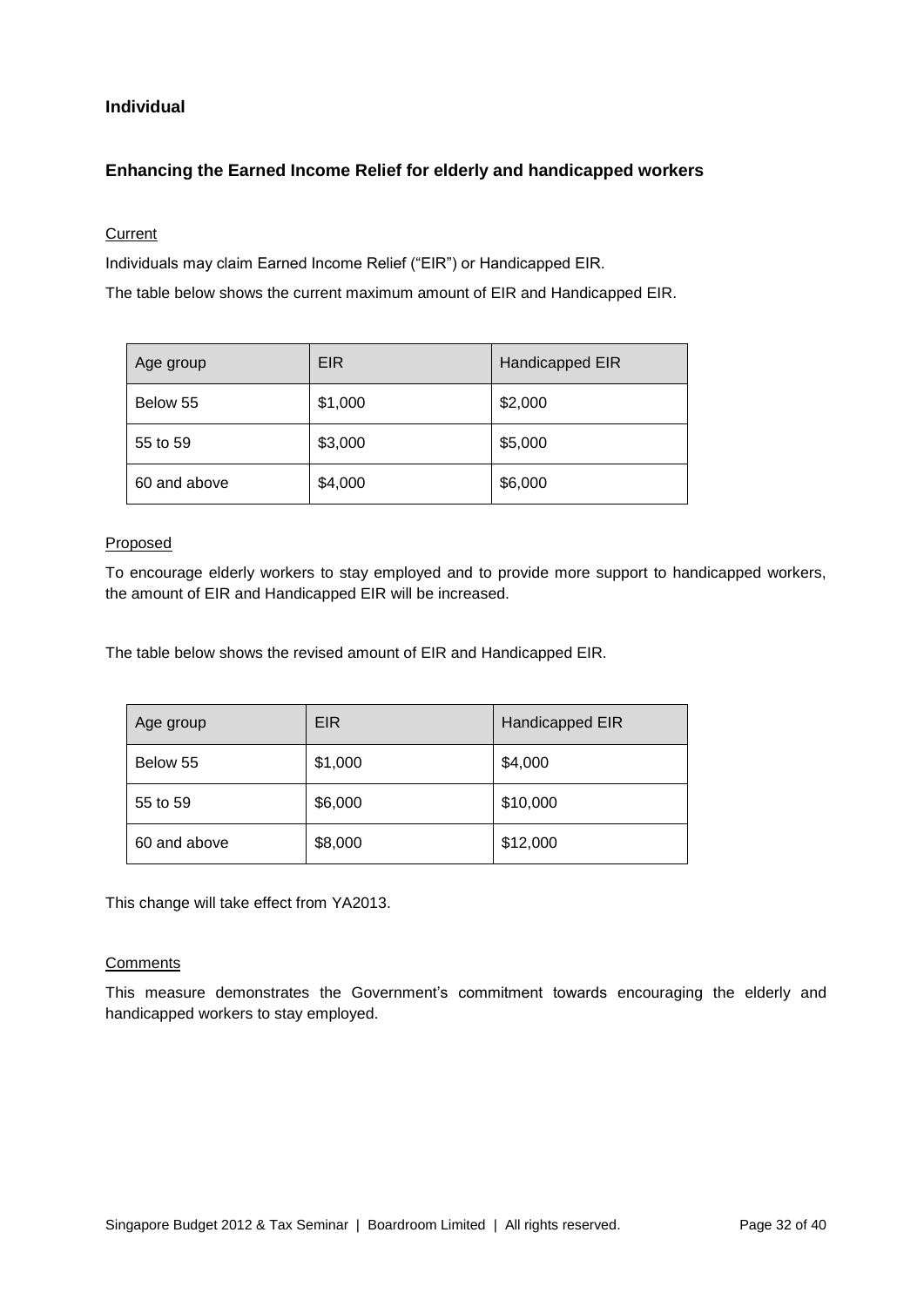# **Increase in the CPF contribution rates**

To help older workers better prepare for their retirement, the CPF contribution rates for workers aged above 50 years old will be increased from 1 Sep 2012. The CPF contribution rates for those aged 50-55 years will eventually be raised to reach the full CPF contribution rate of 36%.

| Age               | New contribution rates** from 1 Sep 2012<br>(increases from current rates are in brackets) |          |        |
|-------------------|--------------------------------------------------------------------------------------------|----------|--------|
|                   | Employer                                                                                   | Employee | Total  |
|                   | 14                                                                                         | 18.5     | 32.5   |
| $> 50 - 55$ years | $(+2)$                                                                                     | $(+0.5)$ | (+2.5) |
|                   | 10.5                                                                                       | 13       | 23.5   |
| $> 55 - 60$ years | $(+1.5)$                                                                                   | (+0.5)   | $(+2)$ |
|                   |                                                                                            | 7.5      | 14.5   |
| $> 60 - 65$ years | $+0.5$                                                                                     |          | (+0.5) |

# CPF Contribution Rates Changes\*

\* For those with monthly wages exceeding \$1,500 a month. Workers in the affected age groups earning between \$50 and \$1,500 will see pro-rated increases in their employer and employee CPF contribution rates.

\*\* % of wages.

Given the increase in CPF contribution rates, the allocation rates to the Ordinary Account (OA), Special Account (SA) and Medisave Account (MA) will also be adjusted accordingly.

| Age                  | New allocation rates* from 1 Sep 2012<br>(increases from current rates are in brackets) |               |          |  |
|----------------------|-----------------------------------------------------------------------------------------|---------------|----------|--|
|                      | <b>OA</b>                                                                               | <b>SA</b>     | MA       |  |
| Above 50 to 55 years | 13.5                                                                                    | 9.5           | 9.5      |  |
|                      | $(+0.5)$                                                                                | $(+1.5)$      | $(+0.5)$ |  |
|                      | 12                                                                                      | 2             | 9.5      |  |
| Above 55 to 60 years | $(+0.5)$                                                                                | $(+1)$        | $(+0.5)$ |  |
| Above 60 to 65 years | 3.5                                                                                     | 1.5<br>$+0.5$ | 9.5      |  |

#### CPF Allocation Rates Changes

\* % of wages.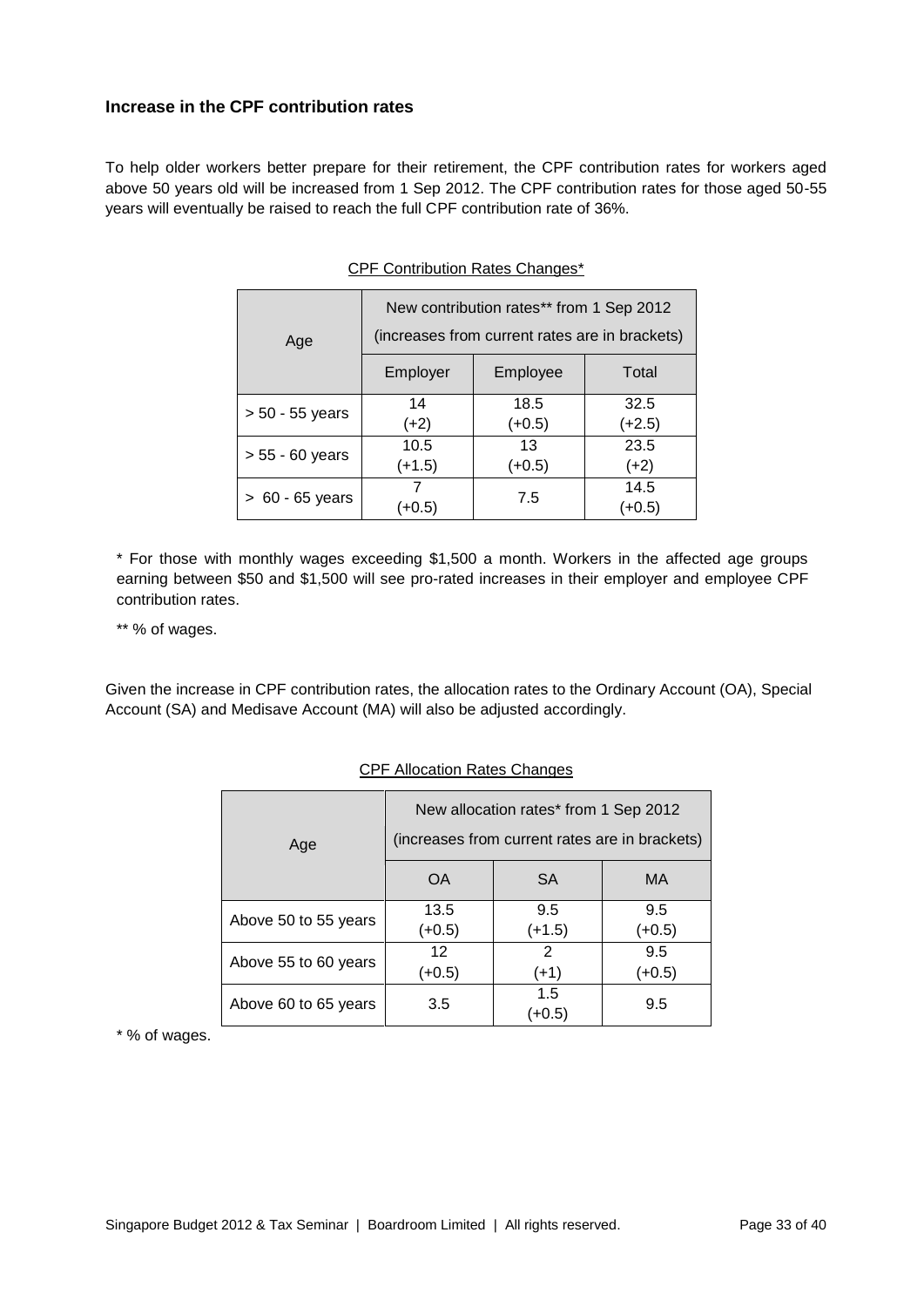#### Self-Employed Persons

The Medisave contribution rates for self-employed persons aged 50 years and above drawing an annual net trade income of \$18,000 and above will be increased by 0.5% from 1 Jan 2013. This change will align the MA contribution rates for older SEPs with that for older employees.

> Medisave Contribution Rates for Self-Employed Persons with Annual Net Trade Income of \$18,000 and Above

|                 | Age as at 1 Jan                               |      |  |
|-----------------|-----------------------------------------------|------|--|
| Period          | 45 - below 50<br>50 years or<br>more<br>years |      |  |
| Current         | 9.0%                                          |      |  |
| From 1 Jan 2013 | 9.0%                                          | 9.5% |  |

Further details on contribution rates are available on the Ministry of Manpower website at [www.mom.gov.sg.](http://www.mom.gov.sg/)

## **Comments**

The move to increase the CPF rates for elderly workers was done with the objective of helping them to be better prepared for their retirement.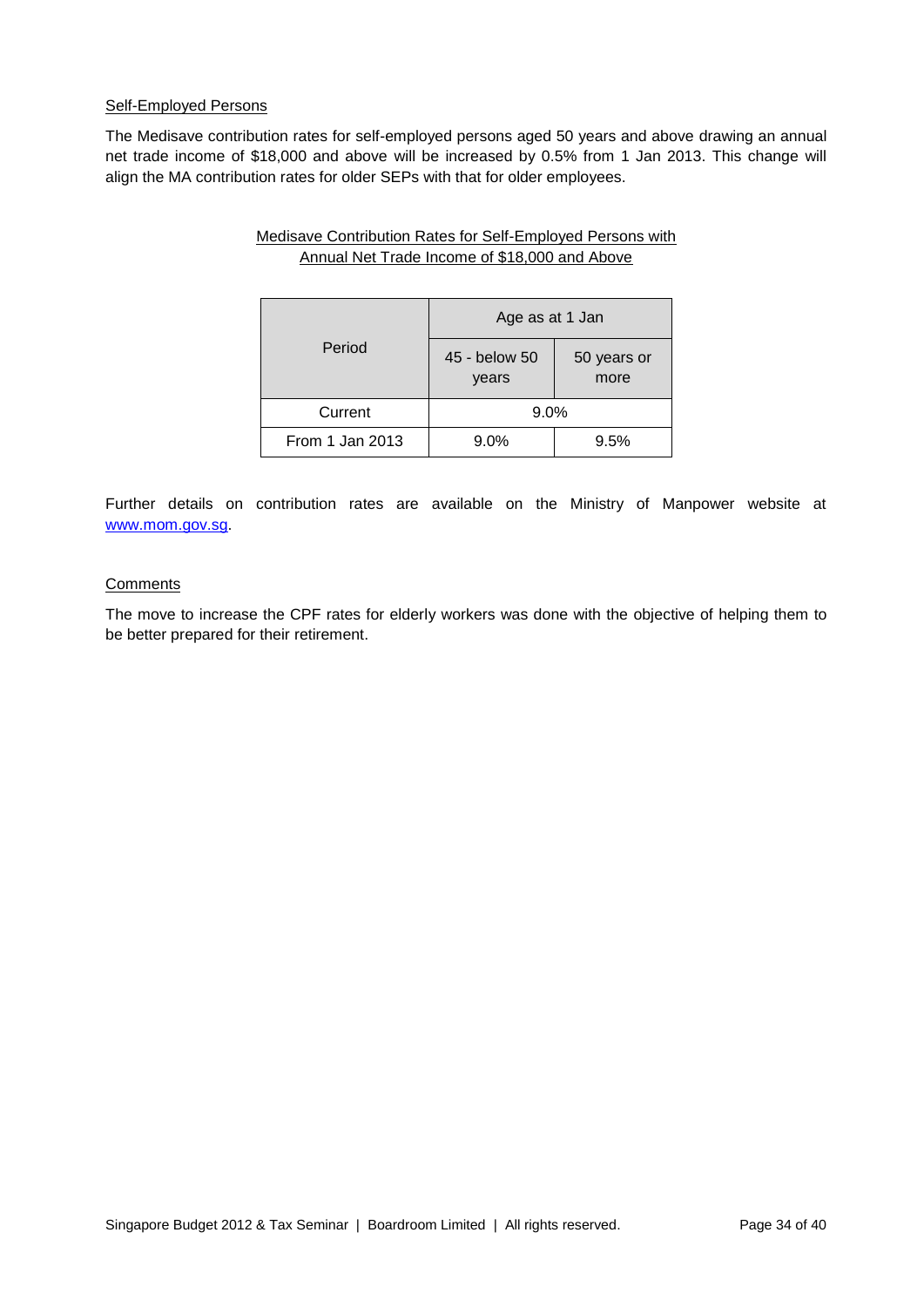# **GST Voucher**

The Government has introduced a permanent system of offsets in the form of a GST Voucher to help lower-income Singaporeans, and has set aside \$3.6 billion to finance the scheme for the first five years. The GST Voucher will fully offset the GST payable by elderly Singaporeans staying in 1- to 3-room HDB flats. It will also offset about half of the total GST bills for lower-income families that do not have elderly family members.

The GST Voucher consists of 3 components:

*GST Voucher – Cash*: The amount that an eligible Singaporean will receive is based on his income and the value of his home as illustrated below:

| Assessable<br>Income for | Annual Value of Home as at 31 Dec 2011 |                                       |
|--------------------------|----------------------------------------|---------------------------------------|
| YA2011                   | Up to \$13,000                         | More than \$13,000 and up to \$20,000 |
| $<$ \$24,000             | \$250                                  | \$100                                 |

*GST Voucher – Medisave*: This comprises an annual top-up to the Medisave Accounts of older Singaporeans aged 65 and above living in properties which have an Annual Value that does not exceed \$20,000. About 85% of all elderly Singaporeans will benefit.

| Age       | Annual Value of Home as at 31 Dec 2011 |                                       |  |
|-----------|----------------------------------------|---------------------------------------|--|
|           | Up to \$13,000                         | More than \$13,000 and up to \$20,000 |  |
| 65-74     | \$250                                  | \$150                                 |  |
| 75-84     | \$350                                  | \$250                                 |  |
| $\geq 85$ | \$450                                  | \$350                                 |  |

*GST Voucher – U-Save*: These will be given to all HDB households to help directly offset their monthly utilities bills.

| <b>HDB Flat Type</b> | Annual GST Voucher - U-Save |
|----------------------|-----------------------------|
| 1- & 2- Room         | \$260                       |
| 3-Room               | \$240                       |
| 4-Room               | \$220                       |
| 5-Room               | \$200                       |
| Executive            | \$180                       |

Singaporeans can expect to receive their annual GST Voucher, Cash and GST Voucher or Medisave from Aug 2012 onwards. The GST Voucher – U-Save will be given out in the months of January and July of each year starting July 2012.

Singaporeans who qualify for the GST Voucher will receive a letter informing them of their eligibility in July 2012.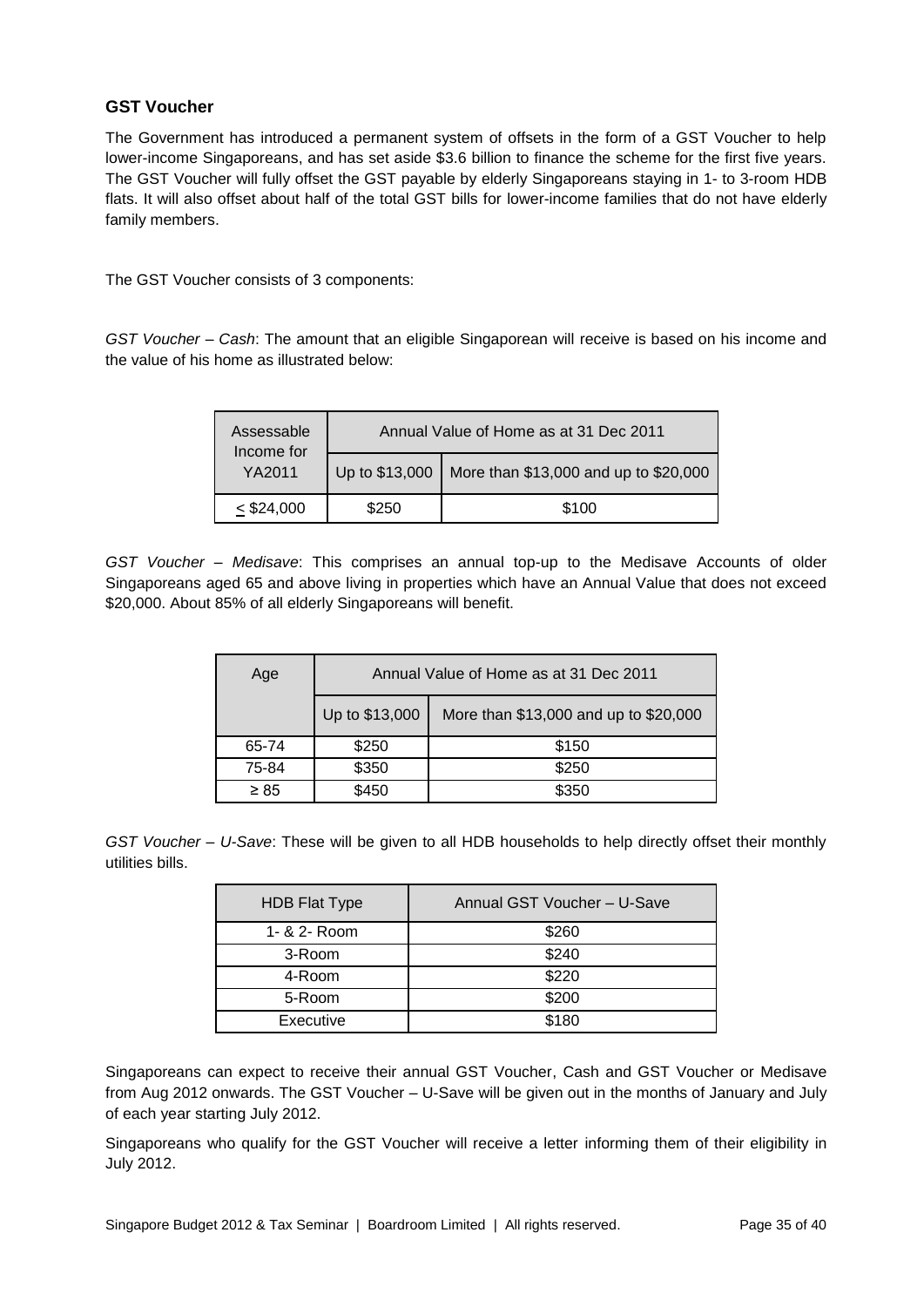# **Others**

# **Special Tax for Euro V Compliant Private Diesel Cars**

# **Current**

\$1.25 per cc of engine capacity subject to a minimum annual payment of \$1,250.

## Proposed

\$0.40 per cc of engine capacity, subject to a minimum annual payment of \$400. Reduction of nearly 70% for Euro V cars.

The revised tax rate will take effect from 1 January 2013. The special tax for pre Euro V diesel cars will remain unchanged. The special tax for all diesel taxis will remain at \$5,100 per annum.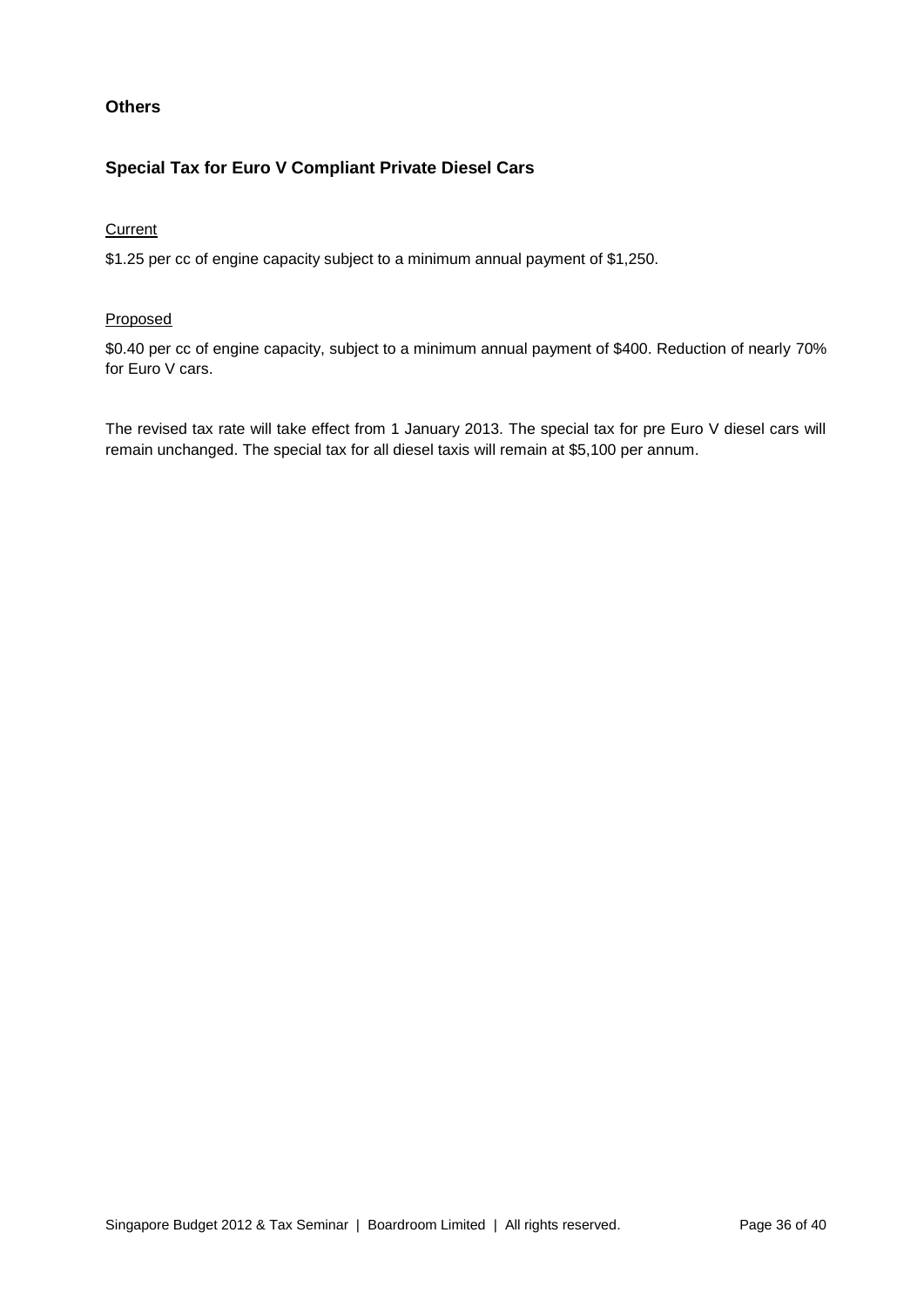# **Carbon Emissions-Based Vehicle Scheme (CEVS)**

## Current

Green vehicles are currently incentivised under the Green Vehicle Rebate (GVR) Scheme which will expire at the end of 2012. Eligible vehicles include:

- (i) Electric, hybrid (petrol-electric), CNG and Bi-fuel (CNG/Petrol) passenger cars and taxis qualify for a rebate on the Additional Registration Fee (ARF) at 40% of the Open Market Value (OMV).
- (ii) Electric, hybrid (petrol-electric), CNG and Bi-fuel (CNG/Petrol) buses and commercial vehicles, and electric motorcycles qualify for a rebate on the Additional Registration Fee (ARF) at 5% - 10% of the Open Market Value (OMV).

#### Proposed

(i) The CEVS will replace the GVR Scheme for passenger cars and taxis with effect from 1 January 2013. Under the CEVS, all new purchases of passenger car models with low carbon emissions will enjoy up to \$20,000 in rebates on the ARF, while those with high carbon emissions will have to pay a registration surcharge of up to \$20,000.

For taxis, the rebate and surcharge will be up to \$30,000, or 50% higher than that for cars. This is done to further encourage demand for green taxis which yield a higher mileage than the average petrol-run car.

The rebates under CEVS will take effect from 1 January 2013, while the surcharge will only take effect from July 2013 to give the industry adequate time to adjust to the new scheme.

The CEVS will be reviewed at the end of 2014. More details will be shared by the Ministry of Transport at its Committee of Supply.

(ii) The GVR Scheme for commercial vehicles, buses and motorcycles will be extended for another two years, or until end-2014.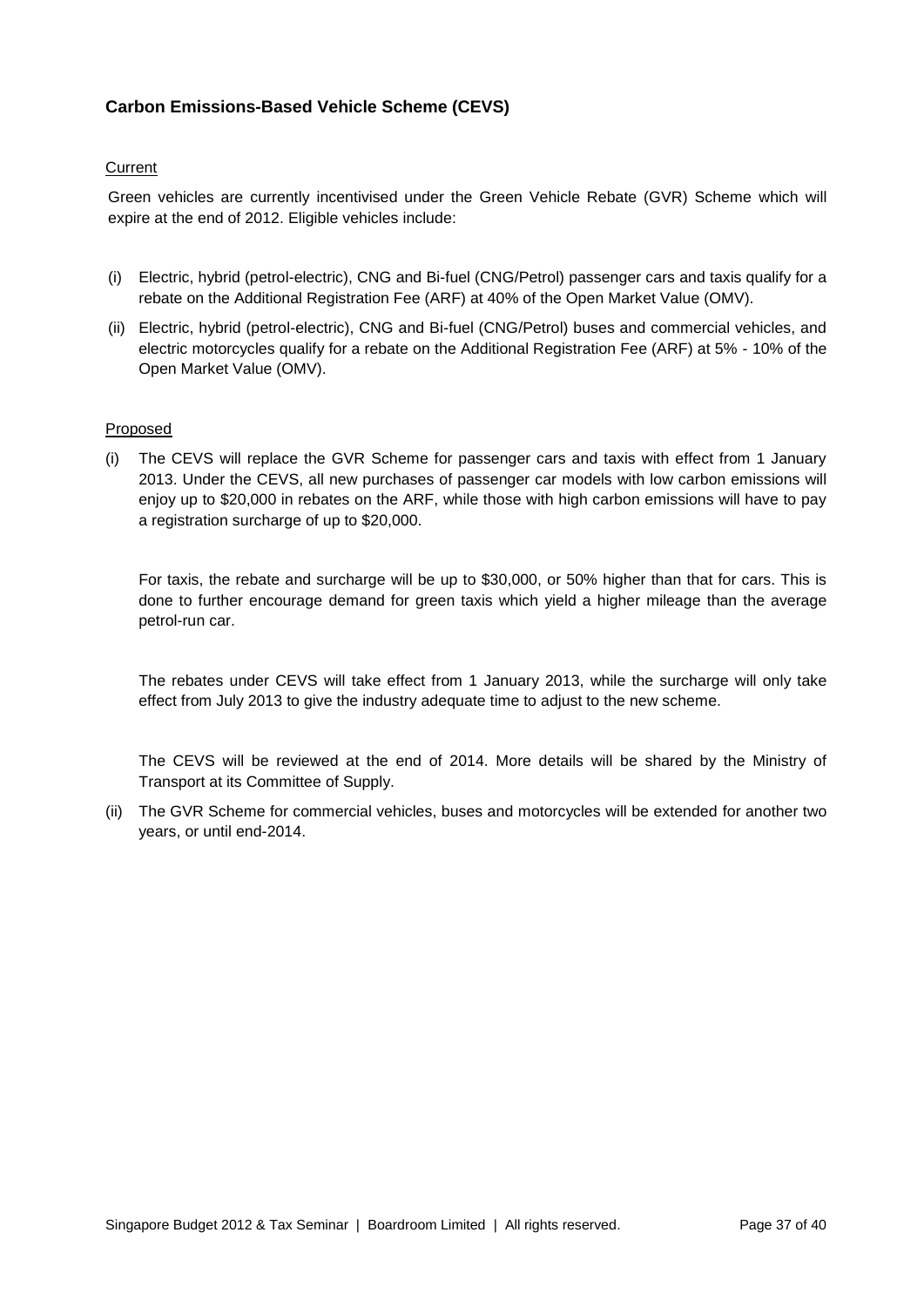# **Removal of Additional Transfer Fee**

# Current

Vehicle buyers and sellers pay the following fees to transfer the registration of their vehicles:

- (i) Transfer Fee
	- \$3 for motorcycles/scooters;
	- \$10 for other vehicles; and
- (ii) Additional Transfer Fee

2% of the value of the vehicle, subject to a minimum of \$5 for motorcycles/scooters and \$20 for other vehicles.

# Proposed

With effect from 18 February 2012:

- (i) The Transfer Fee for all vehicles will be revised to \$11; and
- (ii) The Additional Transfer Fee will be abolished.

# **Enhancement of the Special Employment Credit (SEC)**

The Government will enhance the SEC in 2012 to help businesses attract and retain older Singaporean workers. Employers will receive an SEC of 8% of income for each Singaporean worker aged above 50, and earning an income of up to \$3,000 per month and are on the company's payroll between January 2012 and December 2016. Those with an income of between \$3,000 and \$4,000 will receive a lower amount.

| Income of employee $(\$)$ | SEC for the month $(\$)$ |
|---------------------------|--------------------------|
| 500                       | 40                       |
| 1,000                     | 80                       |
| 1,500                     | 120                      |
| 2,000                     | 160                      |
| 2,500                     | 200                      |
| 3,000                     | 240                      |
| 3,500                     | 120                      |
| Above 4,000               | 0                        |

# **Comments**

The Special Employment Credit Scheme should encourage employers to hire or retain older Singaporean Workers, especially those from the lower income groups.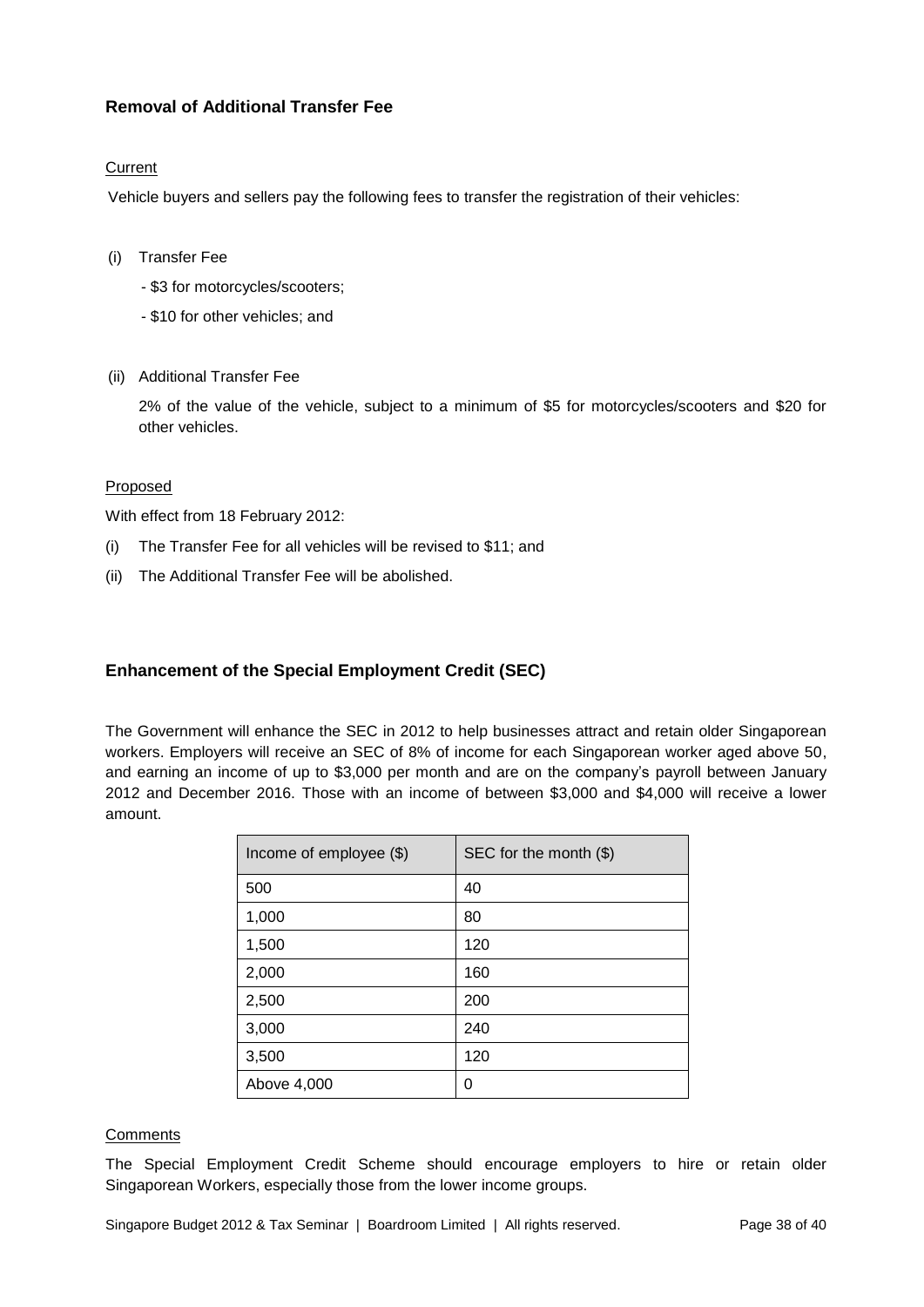# **Excise Duties for Tobacco Product**

Excise duties will be raised on the following two classes of tobacco products to streamline the excise duties between cigarette and non-cigarette products:

- i. Beedies, "ang hoon", and smokeless tobacco, from \$199/kg to \$239/kg (+20%)
- ii. Unmanufactured tobacco, cut tobacco, and tobacco refuse from \$315/kg to \$347/kg (+10%)

These tax changes will take effect from 17 February 2012.

| <b>HS Code</b>                          | <b>Product description</b>                                                                            | <b>Current Excise</b><br>Rate<br>(\$ per kg) | <b>New Excise Rate</b><br>(\$ per kg) |  |
|-----------------------------------------|-------------------------------------------------------------------------------------------------------|----------------------------------------------|---------------------------------------|--|
| Beedies, Ang Hoon and Smokeless tobacco |                                                                                                       |                                              |                                       |  |
| 24022010                                | Beedies cigarettes                                                                                    | 199                                          | 239                                   |  |
| 24039950                                | Chewing and sucking tobacco<br>excluding snuff                                                        | 199                                          | 239                                   |  |
| 24031911                                | Ang Hoon packed for retail sale                                                                       | 199                                          | 239                                   |  |
|                                         | Unmanufactured and Cut tobacco and other tobacco refuse                                               |                                              |                                       |  |
| 24011010                                | Tobacco unmanufactured not<br>stemmed/ stripped, Virginia type, flue-<br>cured                        | 315                                          | 347                                   |  |
| 24011020                                | Tobacco unmanufactured not<br>stemmed/ stripped, Virginia type, other<br>than flue-cured              | 315                                          | 347                                   |  |
| 24011040                                | Tobacco unmanufactured not<br>stemmed/ stripped, Burley type                                          | 315                                          | 347                                   |  |
| 24011050                                | Other tobacco unmanufactured not<br>stemmed/ stripped, flue-cured                                     | 315                                          | 347                                   |  |
| 24011090                                | Other tobacco unmanufactured not<br>stemmed/ stripped, other than flue-<br>cured                      | 315                                          | 347                                   |  |
| 24012010                                | Tobacco unmanufactured partly or<br>wholly stemmed/ stripped, Virginia<br>type, flue-cured            | 315                                          | 347                                   |  |
| 24012020                                | Tobacco unmanufactured partly or<br>wholly stemmed/ stripped, Virginia<br>type, other than flue-cured | 315                                          | 347                                   |  |
| 24012030                                | Tobacco unmanufactured partly or<br>wholly stemmed/ stripped, Oriental<br>type                        | 315                                          | 347                                   |  |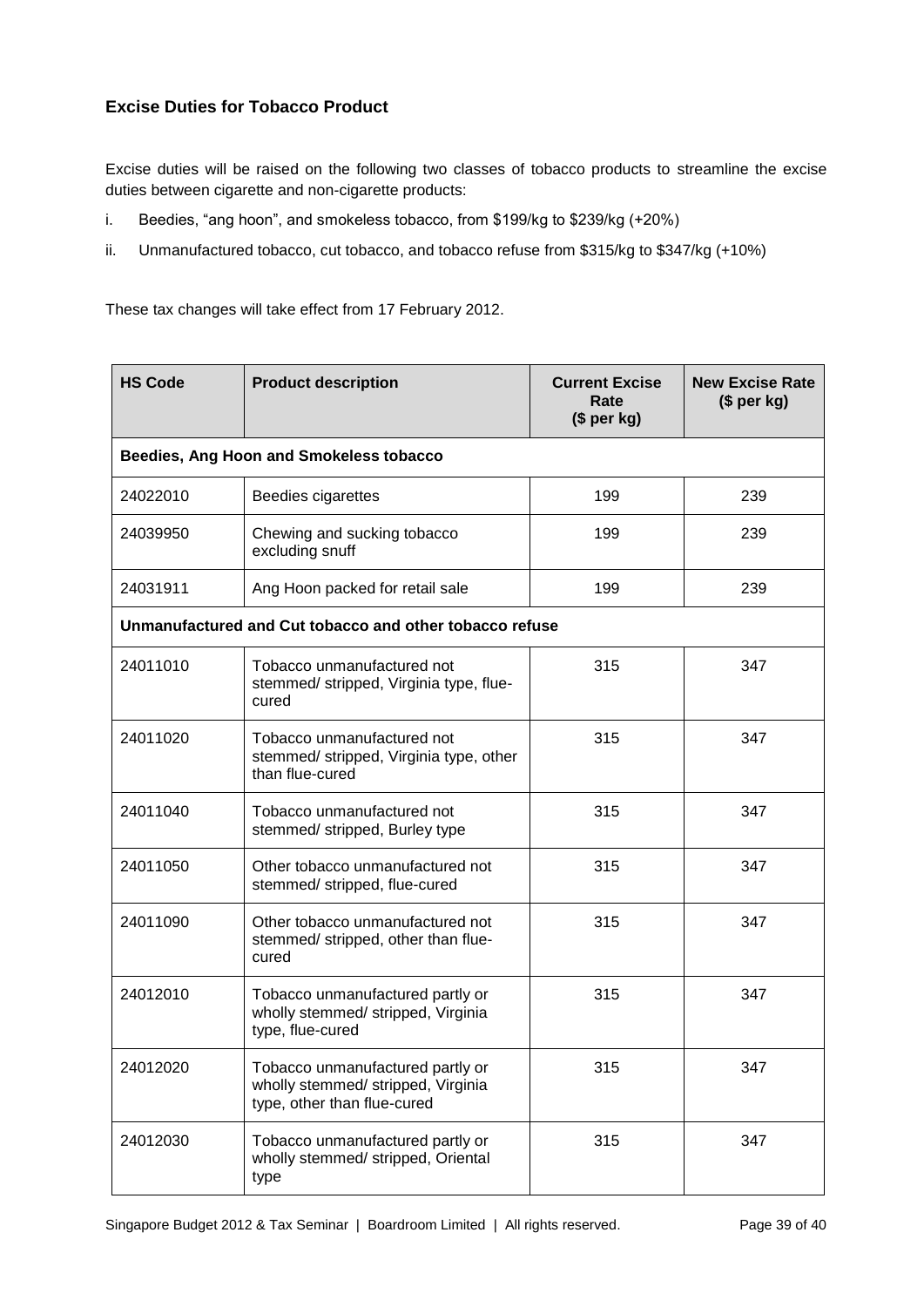| 24012040 | Tobacco unmanufactured partly or<br>wholly stemmed/ stripped, Burley type                   | 315 | 347 |
|----------|---------------------------------------------------------------------------------------------|-----|-----|
| 24012050 | Other tobacco unmanufactured partly<br>or wholly stemmed/ stripped, flue-<br>cured          | 315 | 347 |
| 24012090 | Other tobacco unmanufactured partly<br>or wholly stemmed/stripped, other<br>than flue-cured | 315 | 347 |
| 24013010 | <b>Tobacco Stems</b>                                                                        | 315 | 347 |
| 24013090 | Other Tobacco Refuse                                                                        | 315 | 347 |
| 24031920 | Other manufactured tobacco for the<br>manufacture of cigarettes                             | 315 | 347 |

Note: Source of information on the 2012 Budget is from the Ministry Of Finance.